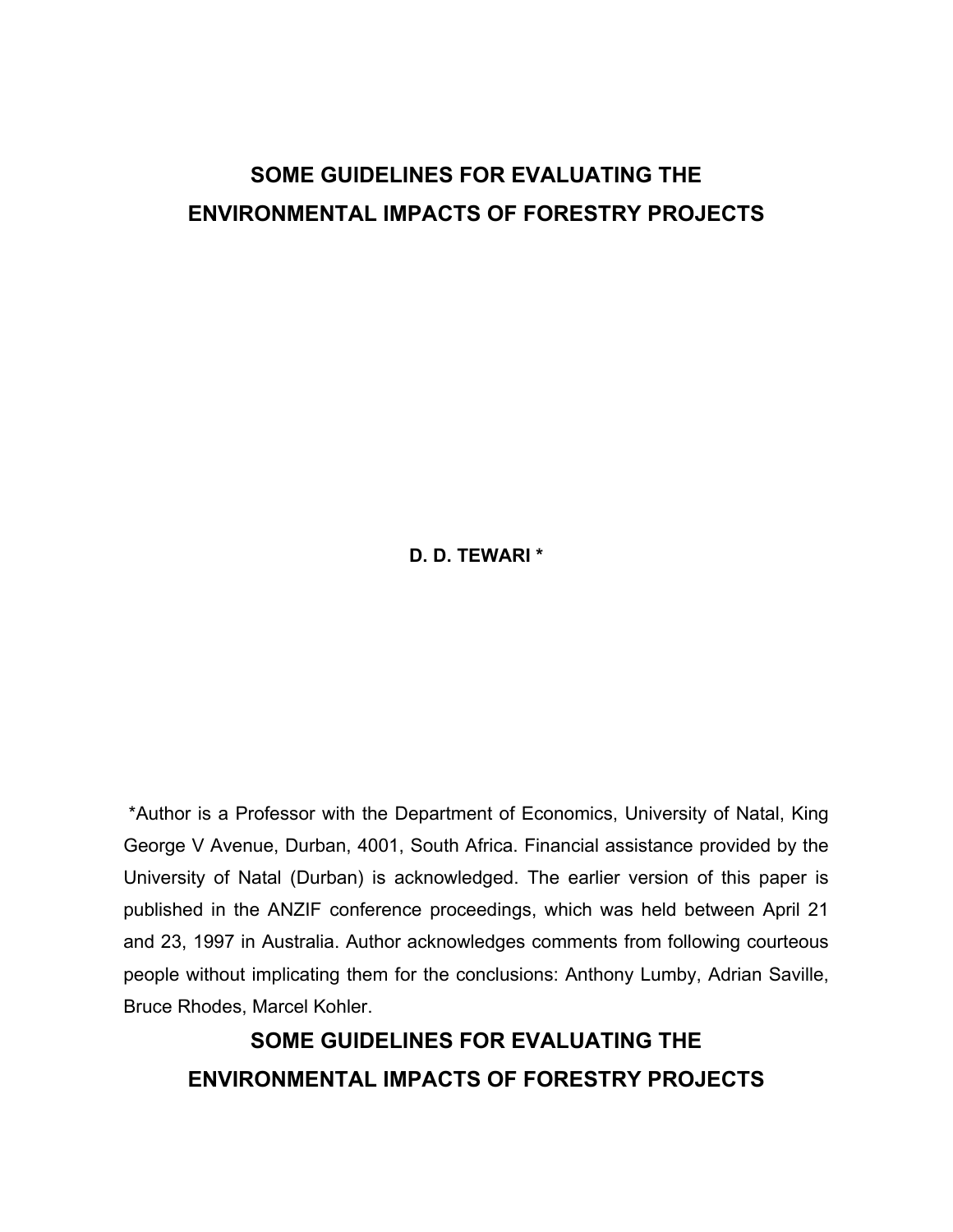## **INTRODUCTION**

The correct method of valuing public sector projects has proven contentious (Zerbe and Dively, 1994) with disagreements over the principle of discounting as well as the more practical aspect of which rate of interest best approximates the social discount rate (Lumby and Saville, 1995). This has been of particular concern to forest economists, many of whom believe that complexities and omissions in the evaluation of public sector projects have led to a comparative under-investment in forestry projects, or perhaps a lack of conservation thereof. Their response has been two pronged. First, they have recognized the low return of forestry projects when returns are calculated using a conventional discounting method, but have argued for a special status or treatment for forestry projects. In particular, they have argued for the use of a lower discount rate for the appraisal of forestry projects on the grounds that they have special characteristics; namely, a long gestation period; joint production of timber, non-timber, and environmental products; risk, and the strategic role of forests in the economy among others. However, the major flaw with this argument is that the low rate of return is computed without including environmental impacts/benefits emanating from forests<sup>1</sup>. This has led to the second response by environmentalists, and that is to challenge the logic of the low discount rate by including the intangible or environmental impacts, whilst computing the rate of return (Nautiyal and Rezende 1983)<sup>2</sup>. This would permit the full valuation of goods and services produced by forests; and, hence would promote investment in the forestry sector and sustainable forest management practices, as reflected in the Forest Principles of Agenda 21, Rio Summit, 1991. The full valuation results can also be used in determining or influencing pricing, land use and incentive policies (Munasinghe, 1993); it can provide a rational basis for determining the transfer payments from developed to developing countries (CSERGE, 1993)<sup>3</sup>. The full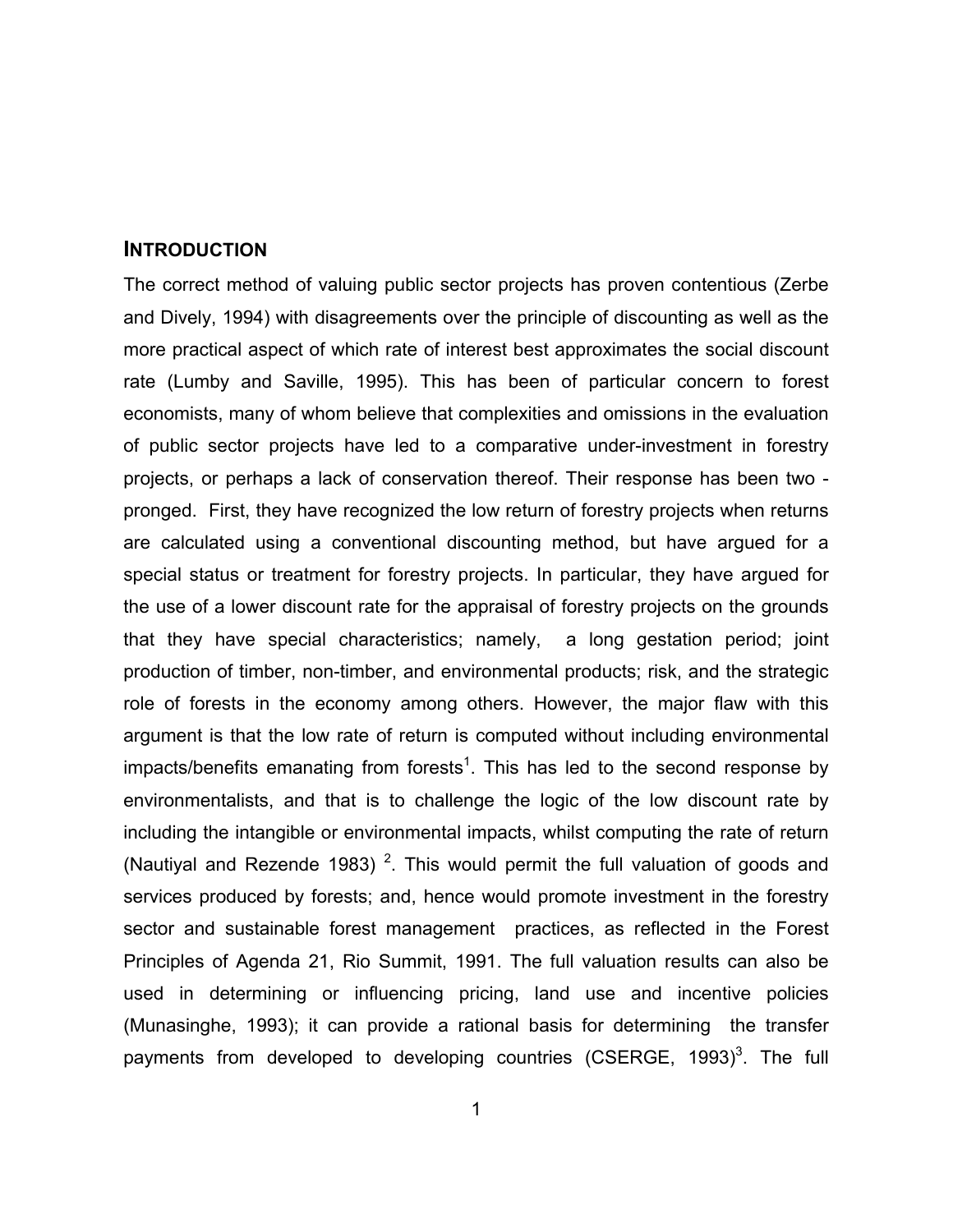valuation approach would also provide sound decisions on the promotion of monoculture plantation forests, for they produce negative environmental effects, unlike the natural forests. Furthermore, the more accurate evaluation of intangible outputs of forestry projects would strengthen the multiple-use-management of forest resources.

However, the major problem with the full valuation approach is the lack of hard data on intangible environmental impacts emanating from forest. Both the price and quantity of intangibles are difficult to estimate because no product markets exist and hence no price tags are available. This is in contradistinction to the estimation of tangible benefits (timber and non-timber outputs), as their quantities and prices are relatively easy to ascertain. In the past, most of the research on valuation of forestry intangibles is done in the developed countries, and very little in the context of developing countries which are characterized by indifference towards the issue for various reasons<sup>4</sup>. A voluminous amount of literature on the valuation of environment has appeared in the economic journals during the late 1980s and the1990s, but with less focus on the valuation of environmental impacts of forestry projects (Dixon et al, 1994; Freeman, 1993; Gregersen, et al., 1990; Hufschmidt et al 1983; Pearce and Markandya, 1989). More recently, having realized the importance of ascertaining cost/benefit estimates of intangible outputs of forestry projects, the Food and Agriculture Organization (FAO) has developed some field manuals which provide some guidelines for appraisal of forestry projects<sup>5</sup>. This paper fits into the second category in that it attempts to draw together and systematize the various methods which at one time or another have been put forward by economists in an attempt to account for the often ignored intangible benefits of forests. To this end, the conceptual model for valuation of intangibles is introduced in the second section; the problems in applying the model to forestry projects are visited in section three. The fourth section deals specifically with the valuation of various specific environmental impacts of forestry sector in general (forestry intangibles). The conclusions and possible areas of future research are identified in the last section.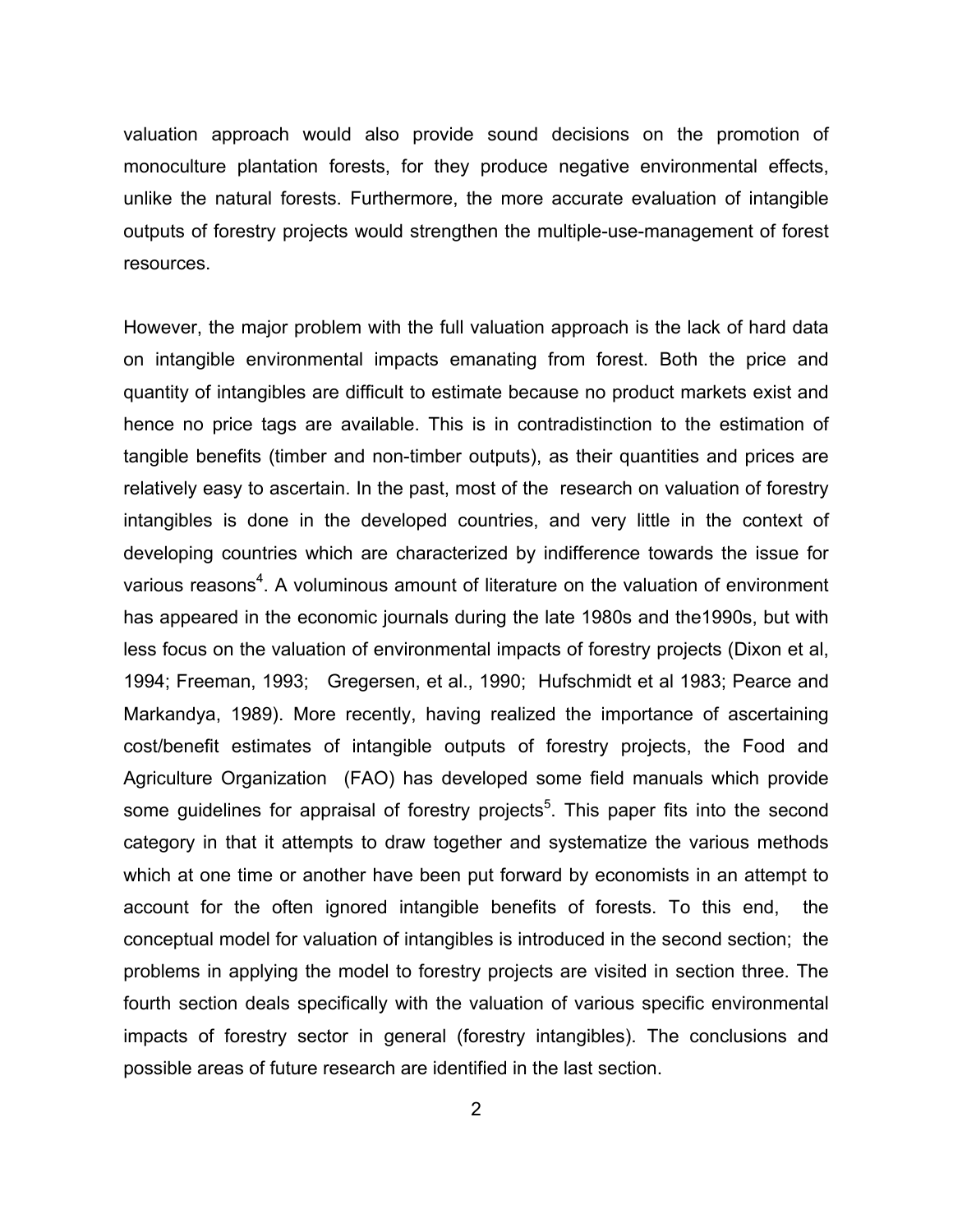# **A REVIEW OF THE BASIC VALUE MODEL**

# *The Model*

The fact that the valuation of intangibles is fraught with difficulties does not obviate the fact that society still has to balance its choices between producing and preserving the environmental benefits of forestry projects, or cutting the forests down for agricultural and/or industrial development. The choice depends upon the value society places on the environmental by-products emanating from forests over other alternative uses of land. Or, in other words, society's choice depends upon the net utility that it derives by consuming or investing in environment-augmenting industries such as the forestry sector of a nation (Sinden and Worrel, 1979). In notational characters the value of environmental commodities (V) is equal to the utility (U) gained from their consumption minus the disutility (DU) in obtaining the same; or,  $V = U - DU$ . This is the fundamental value equation of neoclassical economics. Because value in economics implies the power of exchange that a commodity commands, which in turn depends upon the demand for and supply of that commodity. This follows that value of intangibles can also be estimated from the

To begin with, we assume that demand (marginal benefits) and supply (marginal costs) schedules for intangibles are given as shown in Figure 1. The negatively sloped marginal benefits or demand schedule implies that as the price of intangible environmental commodities is lowered the quantity demanded will increase. Similarly, positively sloped supply schedule suggests increasing additional cost for each additional unit of intangibles produced. The intersection of the supply and demand schedules determines the equilibrium price P and quantity Q of intangibles (Figure 1).

demand-supply framework or from the basic model of exchange $6$ .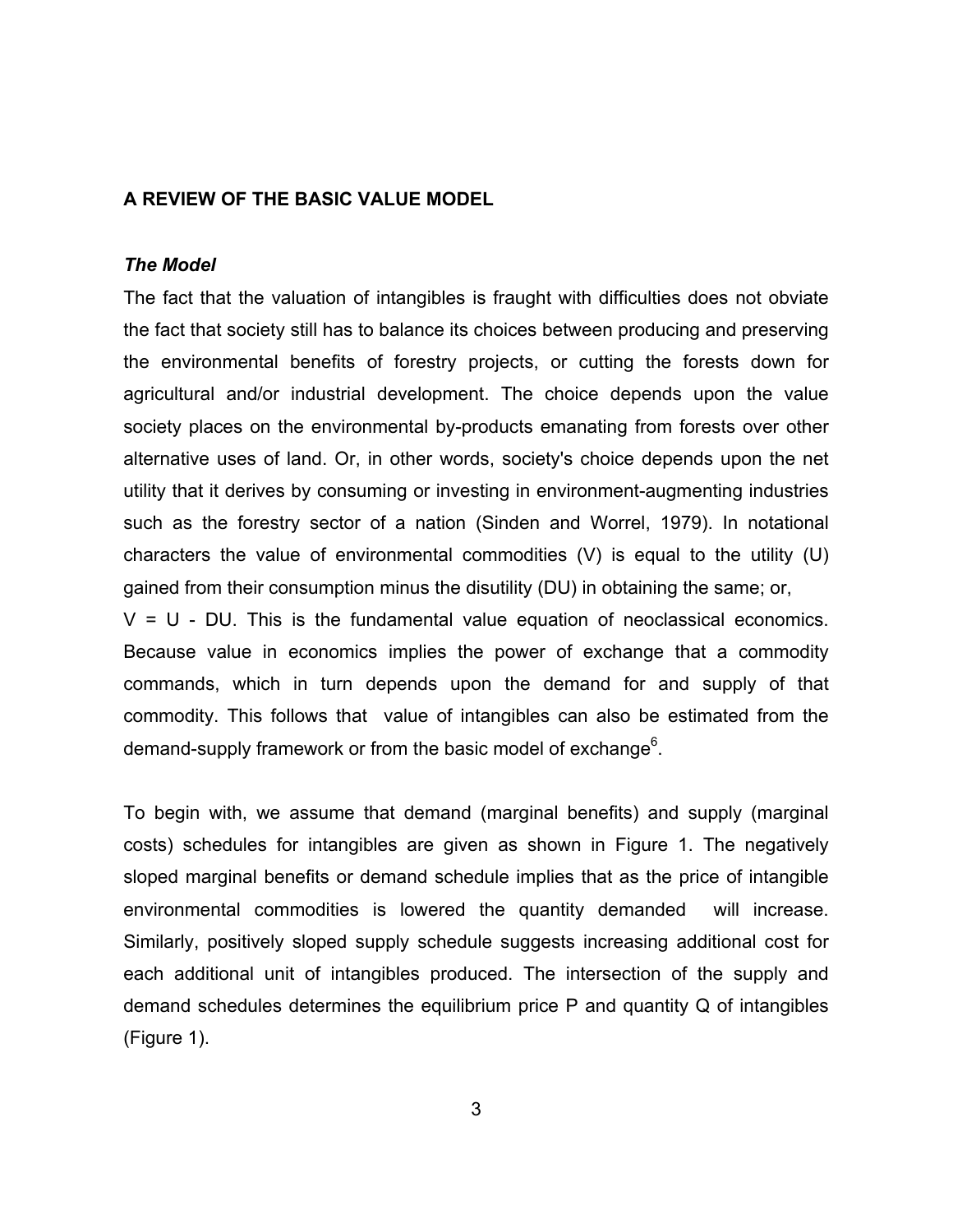#### (Insert Figure 1 around here)

The total utility received by the society, and the consumers in particular, by consuming Q amount of intangibles, is equal to area (a+b+c); the costs to the society are represented by area (c). Hence, the area (a+b) is the net gain to society and is defined as net social benefits or payoff. Of the net social benefits, areas (a) and (b) represent consumers' and producers' surpluses, respectively.

#### *The Methods*

The model referred above represents the standard value model, which should be ideally used for the estimation of intangible benefits. For example, technological and managerial advances, which lower costs and therefore shift supply curves outwards and to the right, are in a sense intangibles, and net benefits from them can be estimated by comparing the consumer and producer surpluses before and after the change. In this case, the entire relevant area  $(a+b)$  or the net social payoff can be measured; however, this requires the estimation of both demand and supply schedules before and after the change. Grilliches (1958) used this approach to estimate the value of research on hybrid corn. Similarly, Hammack and Brown (1974) estimated the net benefits resulting from an improvement in the management of duck-habitation in North America.

 However, in many situations it is difficult to apply the full value model as the demand and supply schedules cannot always be estimated exactly. Other methods used in the past have often only partially implemented the value model. For example, these methods include contingent valuation, opportunity cost, travel cost, hedonic pricing, among others. The **contingent valuation method (CVM)** tends to estimate area (a+b+c) as a measure of willingness to pay for the intangibles<sup>7</sup> <sup>8</sup>. The CVM elicits, through surveys, how people would respond to hypothetical changes in some environmental resource (Hanemann, 1994; Desvousges et al., 1987). For example, Barret and Waddel (1973) used this approach to estimate the value of clean air,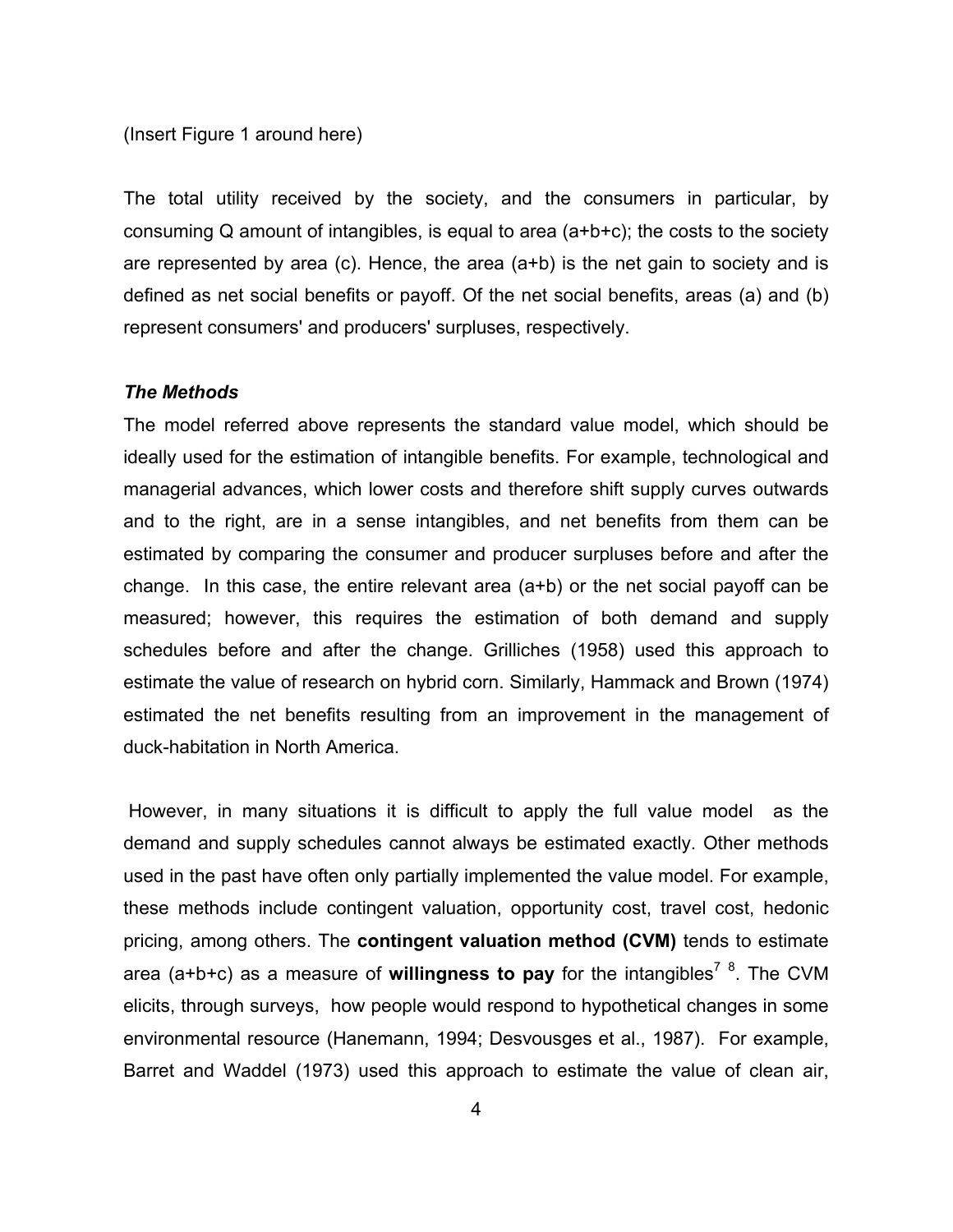whilst others have used it to estimate the value of natural wonders, such as the Grand Canyon (Schulze, et al., 1983); aesthetic changes due to coal-electricity plant (Randall et al., 1974) ; congestion effects in wilderness recreation (Chicchetti and Smith, 1973); and, water quality improvements (Desvousges et. al. , 1987). Two major problems that are encountered with this approach are that the results of survey may not be representative; and , that the responses may be affected by an individual's beliefs (Bishop and Cicchetti, 1975; Diamond and Hausman, 1994)<sup>9</sup>.

Among other methods of valuing intangibles, **opportunity cost** can be used as a proxy for measuring benefits. The rationale of opportunity cost methods rests on the belief that in a perfectly competitive economy prices are a function of consumers' willingness to pay and suppliers' willingness to produce, and that willingness to produce depends upon the opportunity costs of resources. Thus benefits are assumed to be at least equal to the costs incurred or area (c) in the value model. Here, both the consumer's and producer's surpluses are ignored. However, some other opportunity cost methods attempt to measure area (b+c) in the basic exchange model as an opportunity cost of resources. A variety of opportunity cost methods have been devised with some modification between approaches. For example, the **preventive expenditures** (PE) incurred to prevent the degradation of the resource or **replacement cost** (RC) incurred to restore the original state of resource can be used as a proxy for environmental benefits (Winpenny, 1991)<sup>10</sup>. For example, benefits from flood and fire protection can be equated to replacement costs or damages that are avoided (Pearce and Moran, 1994). Or the psychic costs of the loss of family and friends through migration can be accounted for by including costs of the future visits that will be needed to maintain contacts (Schwartz, 1973). Likewise, savings in social costs resulting from new environment-augmenting technology, such as water pollution control, can be treated as net benefits of the environment. Sometimes intangibles such as convenience can be valued in terms of time-cost. For example, Foster and Beesely (1963) estimated the value of convenience of a seat on computer train, in comparison to the inconvenience of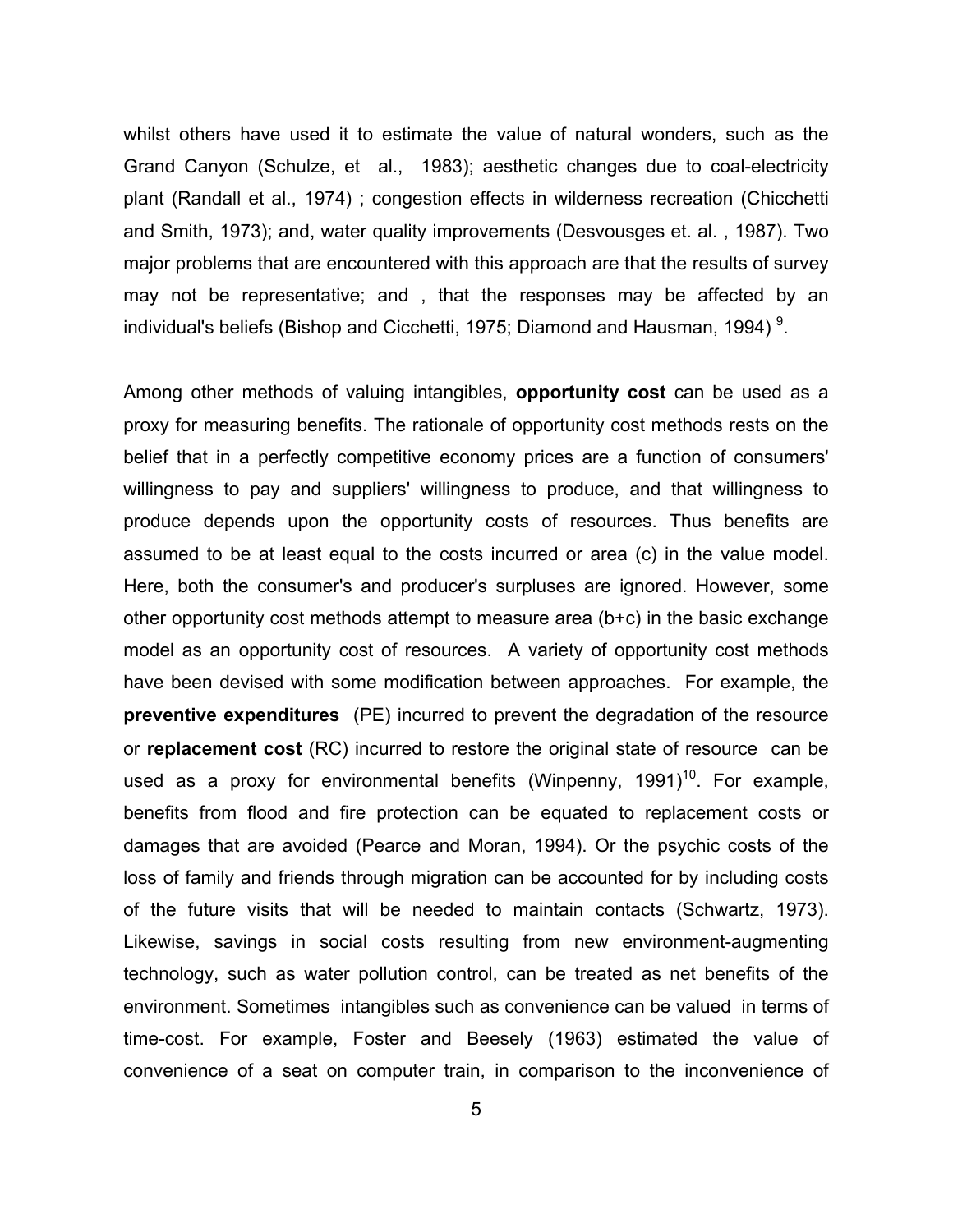standing and holding a strap, in terms of times. Some opportunity cost methods emphasize on measuring the consumers' expenditure, area (b+c), as a proxy for benefits from consumption of intangibles and in this case area (a) or consumer surplus is ignored. For example, Burton and Wibberly (1965) equated the benefits of recreation with consumer's expenditures.

The other popular method used for valuing environment is the **travel cost** approach; it is commonly used for valuation of outdoor recreation. The method was initially proposed by Hotelling (1947) and operationalized by Clawson (1959), and Clawson and Knetsch (1966); however, since then many refinements have been made. The method measures the consumer's surplus from outdoor recreation with a restricted assumption that the consumer surplus obtained by the marginal user is nil. Because the supply curve of visits is assumed to be perfectly elastic, producer surplus in this case is also nil. The basic recreation demand function is specified as  $Q = f(P, X_1 ...$  $X_n$ ); where Q is the quantity of visits taken per unit of time, P is the price of a visit,  $X_1$ to  $X_n$  are income and other explanatory variables. Since P is not directly observable, several other proxies can be used; including travel-cost, travel-cost plus entry fee, distance (Clawson, 1959; Clawson and Knetsch, 1966; Mesewitz, 1966; Mansfield, 1965; Cesario and Knetsch ,1970; Cicchetti, Fisher, and Smith 1973; Freeman, 1979; McConnel and Strand, 1981; and Smith 1989). The travel cost method has been used to estimate the benefits from recreation and tourism. Sometimes an **inverse travel cost** demand function is preferred; that is, the price or travel cost is specified as a function of the site characteristics, income and other variables (Smith and Yoshiaki, 1987; Brown and Mendelshon, 1984). This is also known as **hedonic travel cost** (HTC) model. Of course, the travel cost approach has its own limitations. One major limitation is that it does not consider the cost of foregone leisure time. This is because the greater the travel distance the less attractive a site becomes, thus leading to the loss of leisure time. Although there are various measures suggested to take into account the loss of leisure time, such as shadow prices of leisure, wage rate, and other (Cesario, 1976), the disagreements among experts still remain as to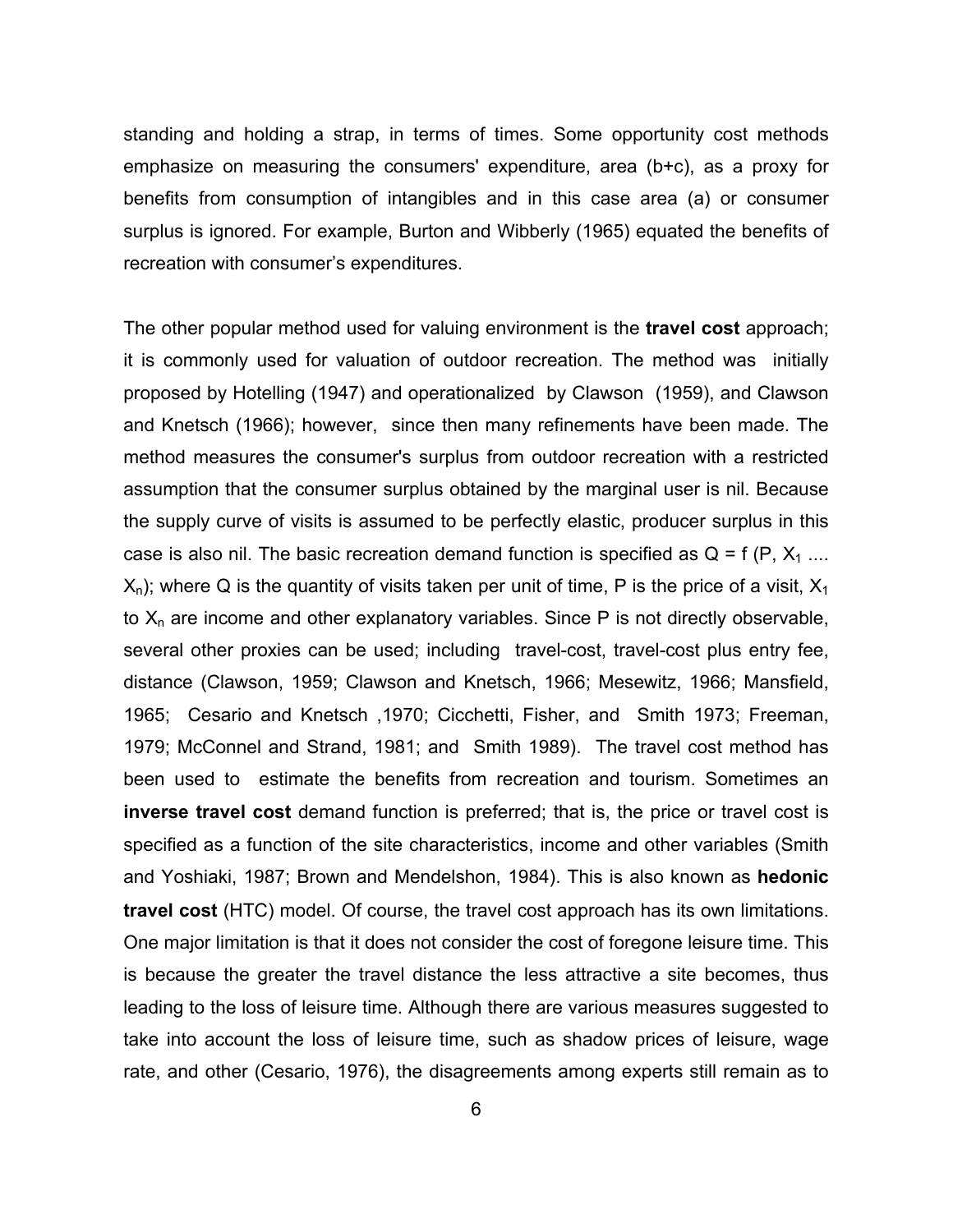how one should evaluate leisure time<sup>11</sup>. Randall (1994) has proposed the travel **price method** (TPM) as an alternative to TCM to overcome several shortcomings of it.

The other method for estimating environmental benefits rests on measuring the indirect effects of environment on surrogate market goods such as property and labor. For example, afforestation of hill stations can increase the number of tourist visits and therefore the values of land or surrounding properties. Similarly air and water pollution have indirect effects upon the values of real estate (Ridker and Henning, 1967; Anderson and Crooker, 1971; Rosen, 1974; Smith, 1983; Bartik and Smith, 1989; Michaels and Smith, 1990; Smith and Huang, 1993). If all major explanatory variables can be statistically controlled, the residual variable can be taken as a proxy for an environmental attribute. Likewise, wage differentials can be explained in terms of age, skills, education, location, and environmental risk (Hoch, 1974; Roback, 1982). This is called the **hedonic price function**. The hedonic price function describes the relationship between the equilibrium price of commodity and its characteristics including environmental attributes. In this case, land or real estate values can be regressed on appropriate indices of environmental variables (such as air quality) along with other usual variables. In this way; hedonic prices, which represent the marginal willingness to pay for the environment, can be estimated directly or indirectly, with some manipulation of estimated regression-coefficients, depending upon the utility function assumed (Pearce and Nash, 1981, pp.136-139)<sup>12</sup>. A special case of hedonic price estimation is the land-price method in which land values are regressed on appropriate indices of intangibles as explanatory variables. The land-price method has been used to estimate: the values of trees (Payne et. al. , 1973); the aesthetic value of forests (Armstrong, 1974); the value of clean air (Waddel 1974); social benefits from wet lands preservation (Gupta and Foster, 1975); effects of congestion on the wilderness value (Cicchetti and Smith, 1973). The major problem with hedonic pricing is that it provides a partial measure of net social benefits. For example, improvements in air quality not only increase land prices but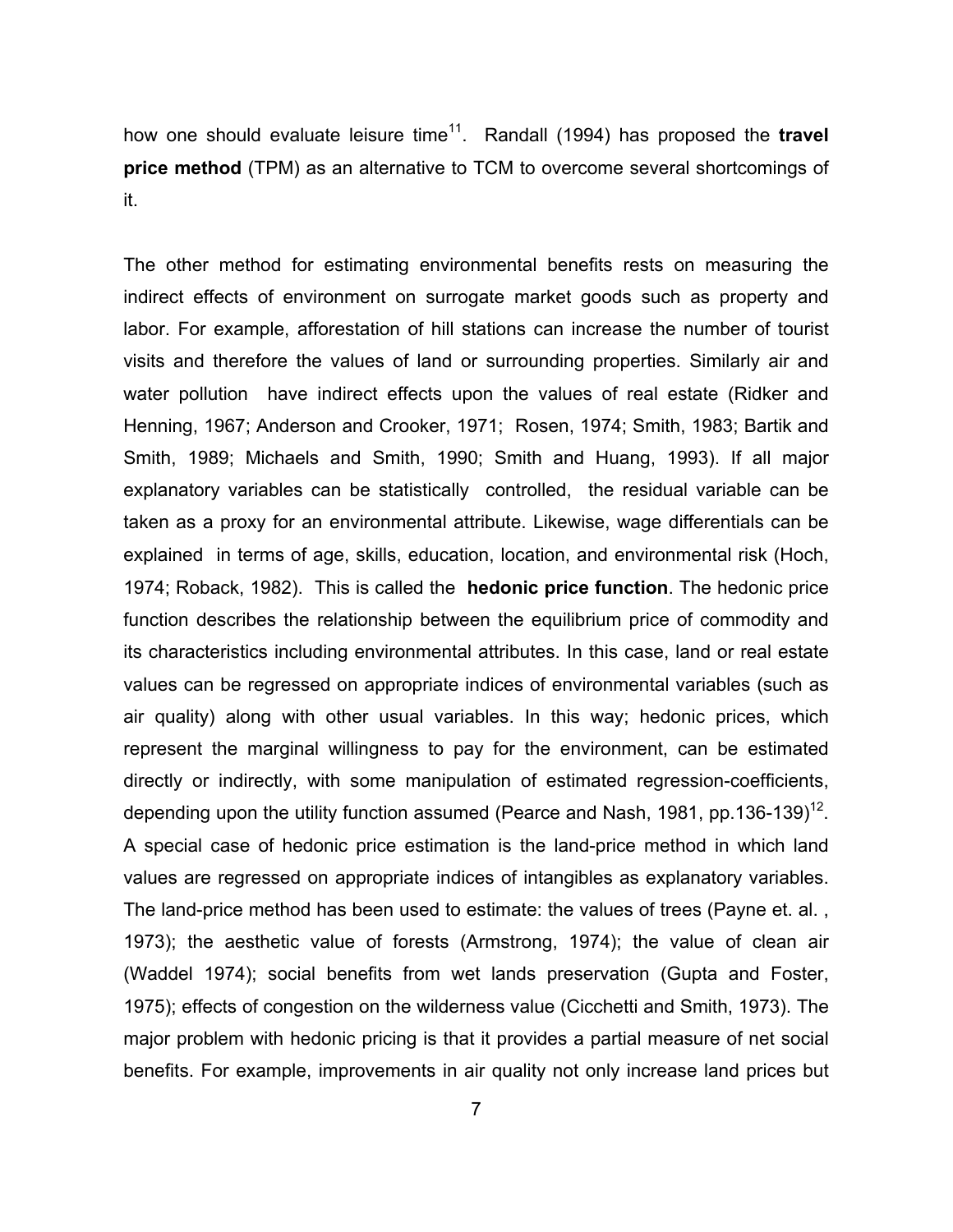also improve health. The land price method thus ignores the latter benefits. In addition there are statistical complexities involved with the method (Freeman, 1979; Pearce and Markandya, 1989); and sometimes the necessary assumptions are too restrictive to be meaningful (Winpenny ,1991).

#### **APPLYING THE VALUE MODEL TO FORESTRY PROJECTS**

The basic exchange model as described above is a static model, involving only oneperiod demand and supply schedules. However, forestry projects generate a time series of tangible and intangible benefits, which are jointly produced. Similarly there are costs incurred over the years in planting, maintaining, regenerating and harvesting these products. The value model described above should therefore be dynamized. In a nutshell, we need the demand and supply schedules of forestry intangibles for each year of the economic life of a forest.

There are two major conceptual problems in dynamizing the value model. The first problem is that it requires knowledge of marginal benefits and marginal costs of each forestry intangibles for each year. There are serious conceptual problems in obtaining these values, in addition to many practical ones. The problem of determining marginal benefits lies in the fact that most of the intangible environmental products are produced jointly with tangible products and has the nature of public goods and externalities. Also, due to the joint production process the apportioning of costs between two products of different nature (market and nonmarket) is difficult because of the interdependence of cost and production functions. For example, the average and marginal cost of producing timber/market goods cannot be separated from the cost of producing flood control and soil conservation benefit, irrespective of whether products are produced in fixed or variable proportions (Heady, 1952; Duerr, 1960). Conceptual problem arises in how to allocate the fixed costs between timber and environmental outputs of forests products. The allocation of fixed costs according to the contribution of each product in total revenue cannot be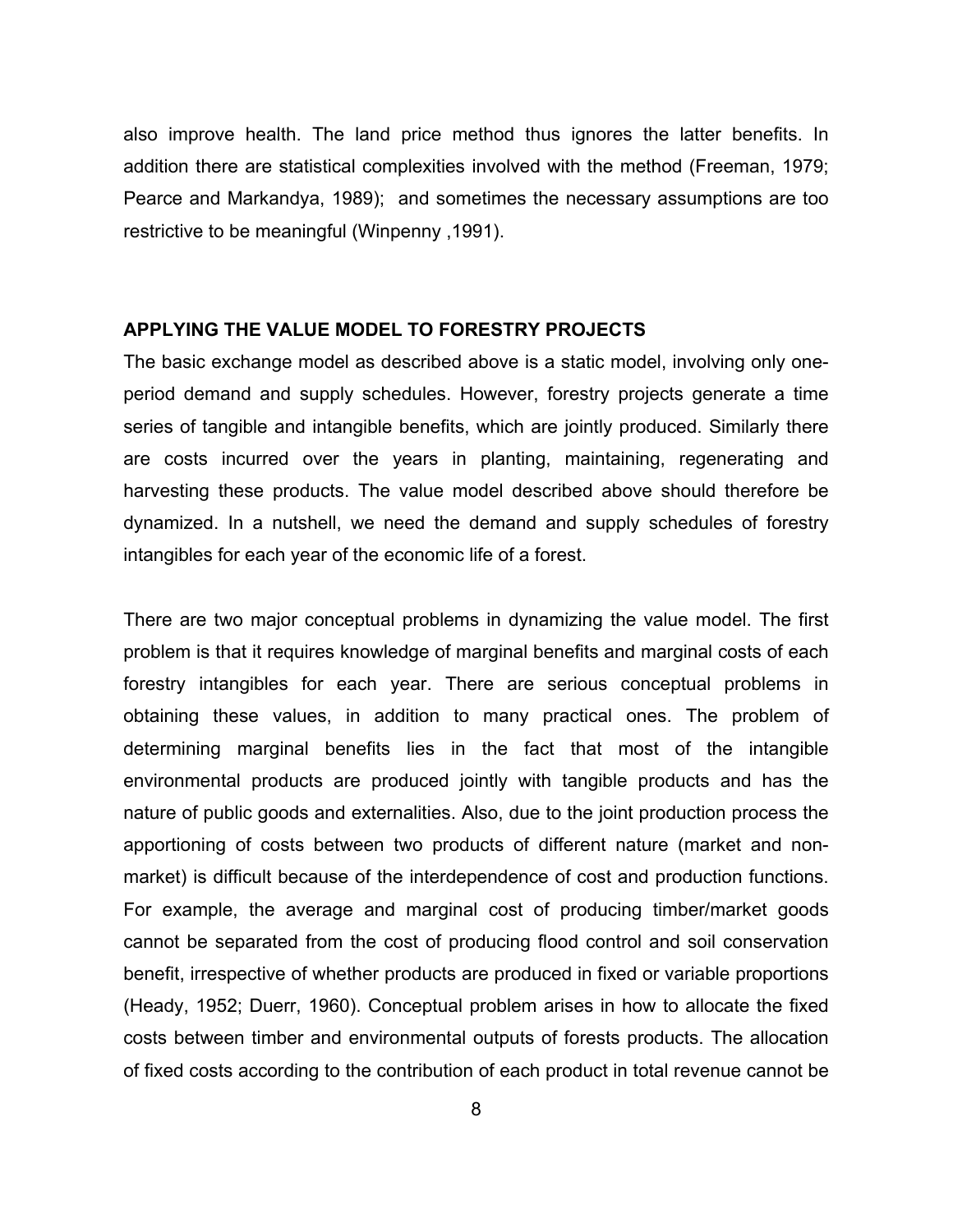applied because the contribution of timber products alone is known. The problem of estimating marginal benefits/costs is further complicated because of lack of knowledge about relationships between the two products. The two products—the timber and environmental impacts—can be produced in a fixed or variable proportion. If a fixed proportion is assumed, then the amount of non-market products can be determined from the amount of market or timber products. However, many examples in forestry seem to support the latter relation. For example, fast growing species like Eucalyptus and Poplar maximize timber production but not soil and water conservation, while some slow-growing species maximize soil conservation at the expense of timber production. Furthermore, the knowledge about the production function of forestry is also limited (Duerr, 1960); a sound production function is not known even for timber. Hence, estimating a relationship between timber and environmental products is an uphill task that we have to come to terms with. Without the knowledge of production and cost functions of forestry, one cannot determine the value of output and therefore cannot place a value on benefits and costs.

The second problem is associated with finding an appropriate procedure to aggregate marginal benefits and costs, even if the schedules can be estimated for each year. This is because a benefit (cost) received (incurred) now is worth more than that received later. Fortunately, this can be overcome via discounting, in which future values are discounted to the present, using an appropriate discount rate. The choice of discount rate depends upon time preference, which would be different for a society than it would be for an individual or a group of private firms. For public projects, such as forestry, a social discount rate, which shows society's time preference, should be used <sup>13</sup>.

This means that if multi-period demand and supply schedules for environmental impacts can be estimated, then net social benefits resulting from environmental impacts can be aggregated through a discounting procedure. However, the estimation of marginal benefits from different forestry benefit streams, for each year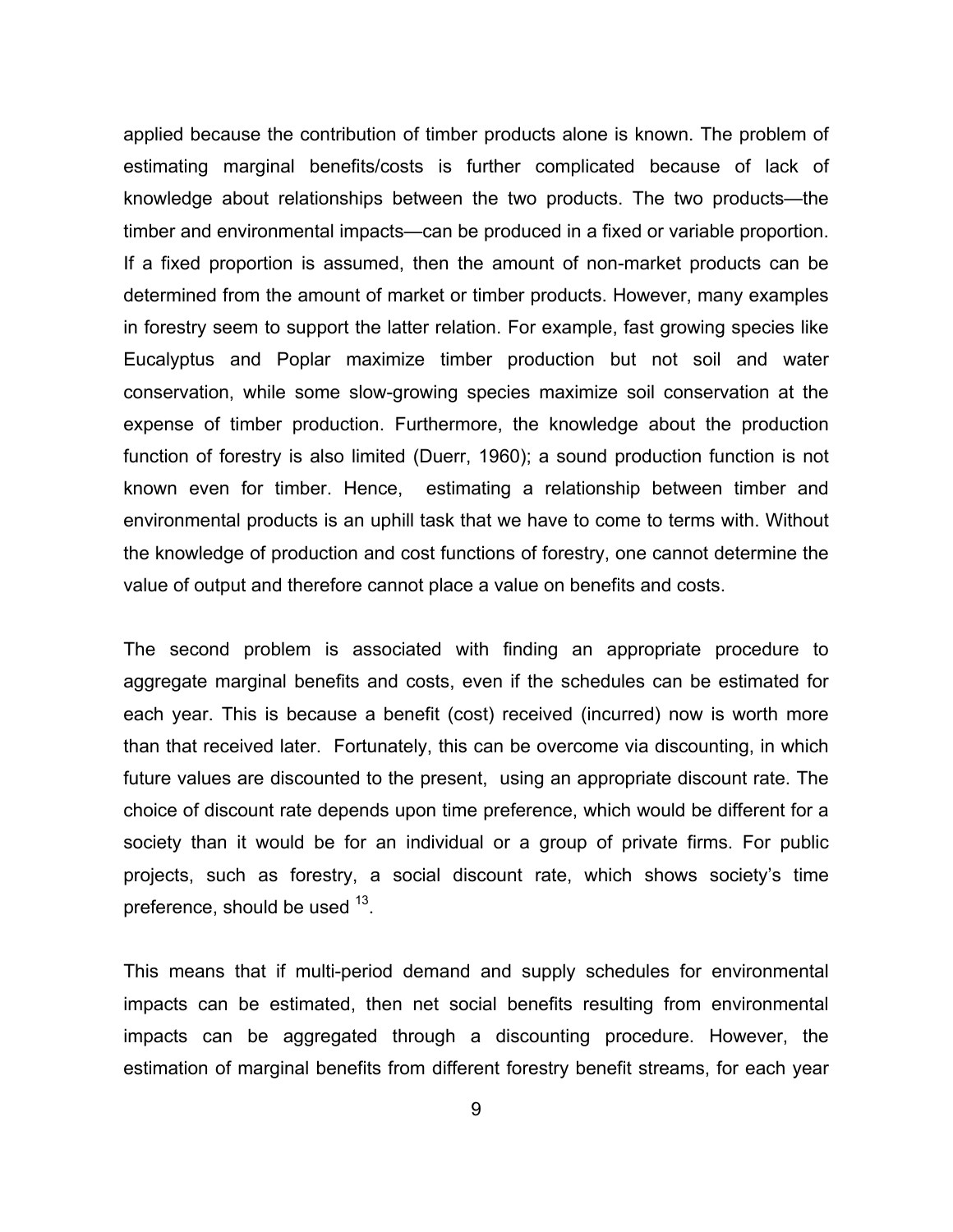of the economic life of forests, is a difficult task as future prices are not known. This problem can be overcome if one assumes constant prices on the grounds that forestry projects are not generally large enough to alter general price levels<sup>14</sup>. It means that simple costs and benefits based on fixed prices can be computed and can be used to estimate the value of environmental benefits, eliminating the need for estimating the annual demand and supply schedules for environmental outputs of forestry projects. Thus, timber (or private) and environmental or (public benefits) emanating from forests can be assigned values each year. Similarly, on the cost side, the cost of resources can be assigned value; however, in this case the costs are the same for both tangible and intangible outputs and we need not allocate costs to them differently. That is, unlike private and public benefits, private and public (social) costs are one and the same as there are arguably no negative externalities from forestry projects<sup>15</sup>. Thus **social benefit-cost analysis (SBCA)** can be applied to the evaluation of environmental impacts of forestry projects.

# **METHODS OF VALUING FORESTRY INTANGIBLES FOR SBCA**

At this point one reaches the heart of the problem: that is, the environmental outputs from forests appear as public goods or public good externalities for which there are no markets. Absence of markets makes the SBCA more difficult to apply than the situation when market prices are available even though these occasionally need to be corrected if they are not producing socially optimum quantities of products due to market imperfections. This is, in fact, the major problem in applying SBCA to forestry projects (Nautiyal and Rezende, 1983). In an attempt to overcome these problems, different approaches have been used to value the environmental benefits. In this regard, the method of valuation mostly depends upon the characteristics of the environmental products in question, hence the method of valuation becomes specific to the nature of environmental impacts generated by the forestry projects. Various environmental outputs of a typical forests can be broadly classified into seven categories: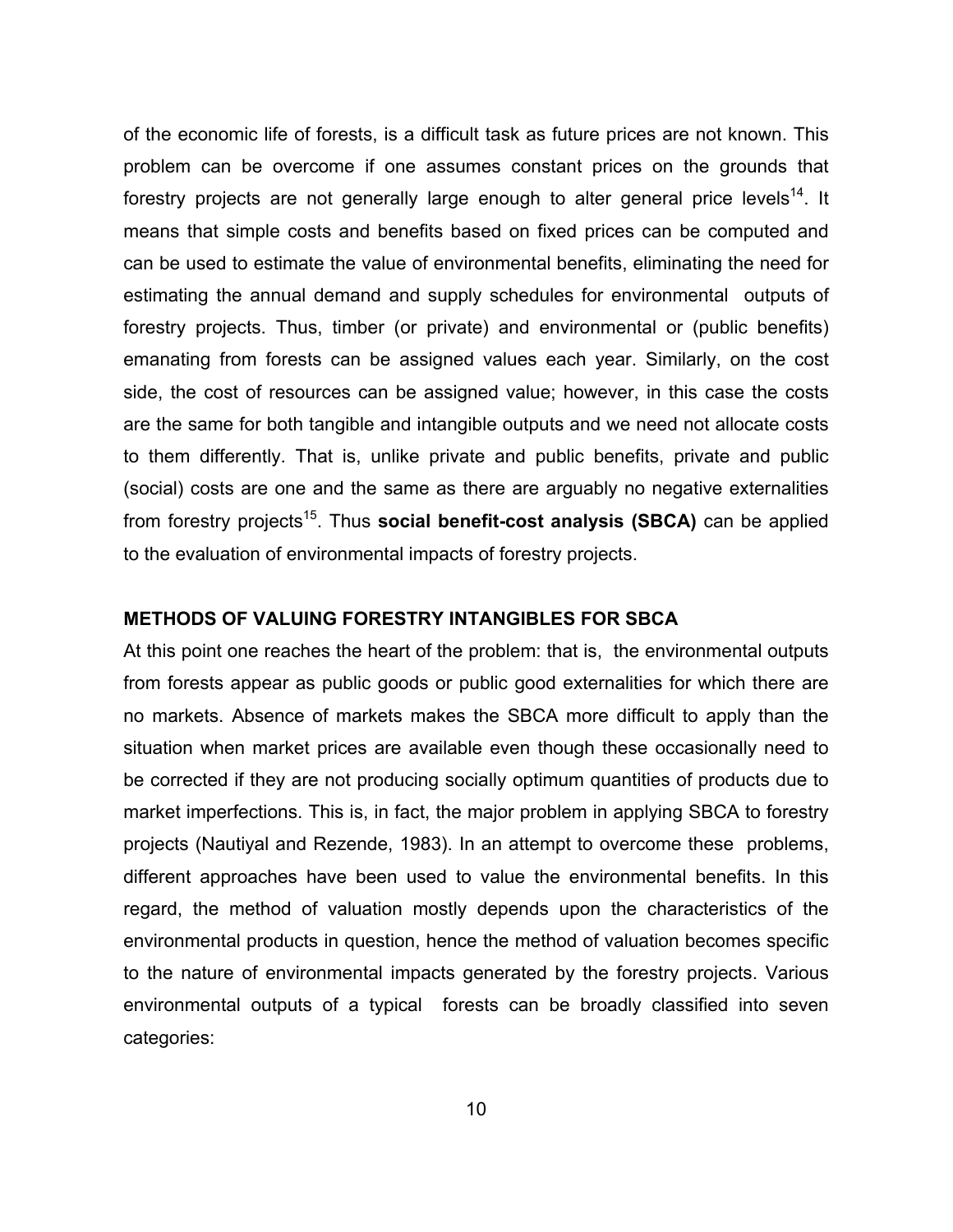- ♦ Flood Control Benefits
- ♦ Water Production
- ♦ Soil Conservation and Protection of Land Productivity
- ♦ Outdoor Recreation
- ♦ Biodiversity and Conservation
- ♦ Aesthetics and Habitat
- ◆ Carbon Storage or Air Purification

# *Flood Control Benefits*

Flood control benefits from forests arise because of the role of forests as stream regulator. That is, forests help increase the seepage of rainwater and thus reduce the overflowing and speeding of water streams, which generally causes flood damages. Forest cover can only reduce flood damages but not eliminate them (Storey et al, 1964). The role of stream regulator is very important, particularly in the tropical countries where 60 to 80% of the mean annual rainfall is received during a short period of 3 to 4 months. In other countries this regulatory role may not be as important if grassland performs the same function. Flood control benefits are pure public goods (Samuelson, 1954; Abouchar, 1977; Layard and Walters, 1978; Varian, 1978). They are enjoyed not only by the people living in the surrounding areas but also by those who are situated far away. Generally, flood control benefits are valued as equal to the difference between damages resulting with and without the flood protection services of forests. However, practical problems arise in estimating flood damages. For example, flood damages in river basins can vary with the different percentages of forest cover and tree species. Obtaining empirical data for this is a tedious task. Another suggested approach is to use flood insurance premium as a proxy for benefits. However, costs are difficult to allocate because of the joint nature of production and lack of knowledge about the production relationship between intangible and tangible forest outputs. In addition, the estimation of costs of intangible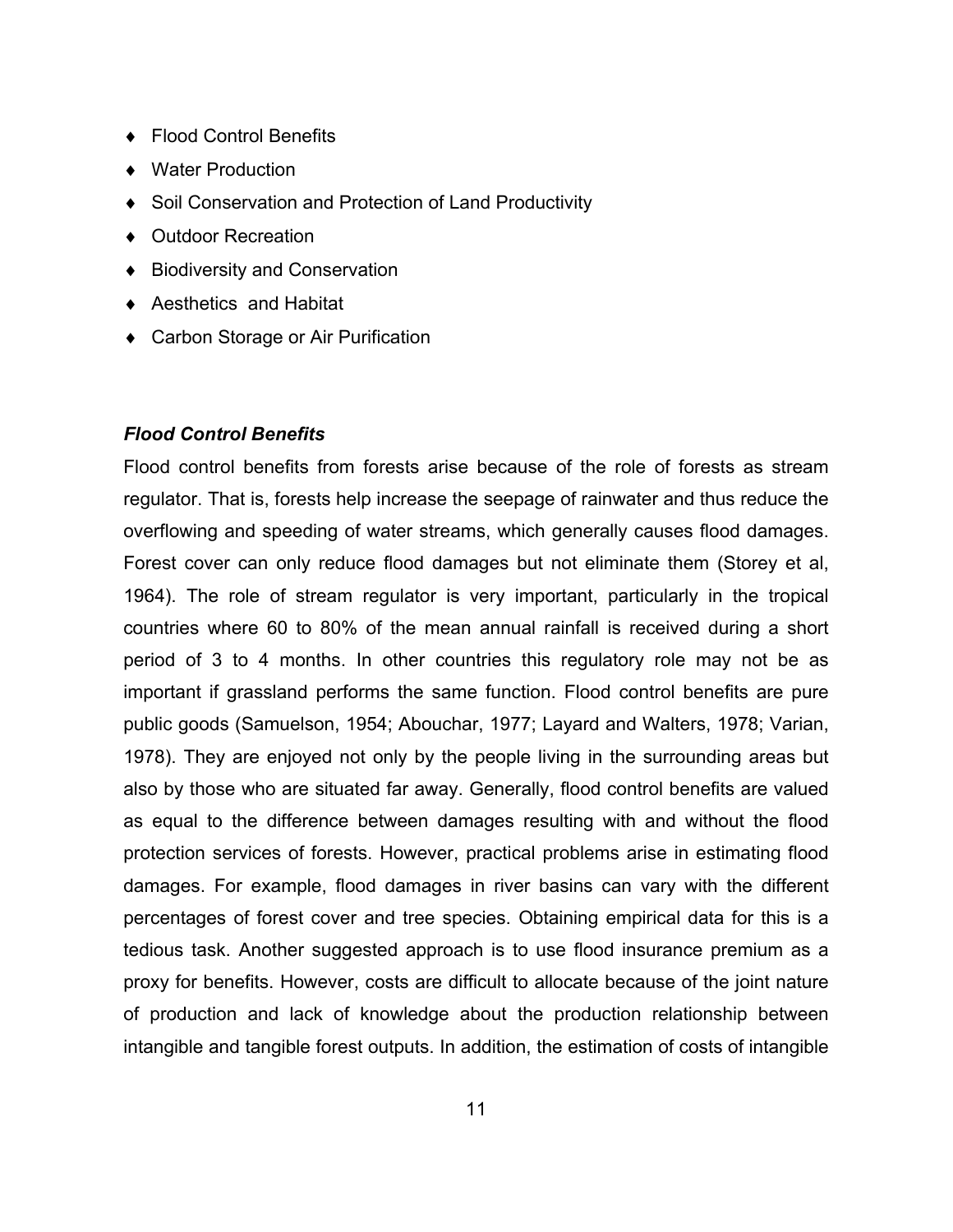costs (psychic costs) of flood damages is a real problem and these are generally ignored (James and Lee, 1971).

A naive but practical approach to value food control services of forest is to develop a flood protection index (FPI) which can be translated into monetary values (Rezende, 1978). For example, a FPI of 0.0 can be assigned to the land with no forest cover and this index value increases with the age of forests so as to reach the maximum possible figure of 1.00 in the case of a 30 year or older stand. The monetary value can be calibrated and set equal to the value of damages or protection of private goods, crops, livestock, other assets, human life, and so on. The other approach to value flood control benefits is to estimate the size of population subjected to flood risk and hence the lost incomes over the years depending upon the frequency of floods in a specific location. Ruitenbeek (1989) used this approach in the case of the Korup forest project in Cameroon.

# *Water Production*

Another environmental benefit arising from afforestation is the water production. Forests help produce water in two ways: (1) by increasing the seepage of rainwater, which, through subsurface flows, eventually reaches the streams; and (2) by inducing precipitation. In a deforested area water reaches streams immediately after rainfall in the form of run-off. Afforestation increases seepage and thus streams do not overflow. Rather, through subsurface flows, water reaches the streams with a time lag. Thus, water is more equitably distributed over the year. In addition, the quality of this water is better because it is filtered through the earth surface. Benefits thus arise not only in terms of quantity reaching the stream but also in terms of its quality and timings. The type of tree species and the age of the forest may also affect quality and timings. For example, an Oak tree stand is expected to produce a better quality of water than a Pine stand. The timing and quality of water are thus very valuable to human health.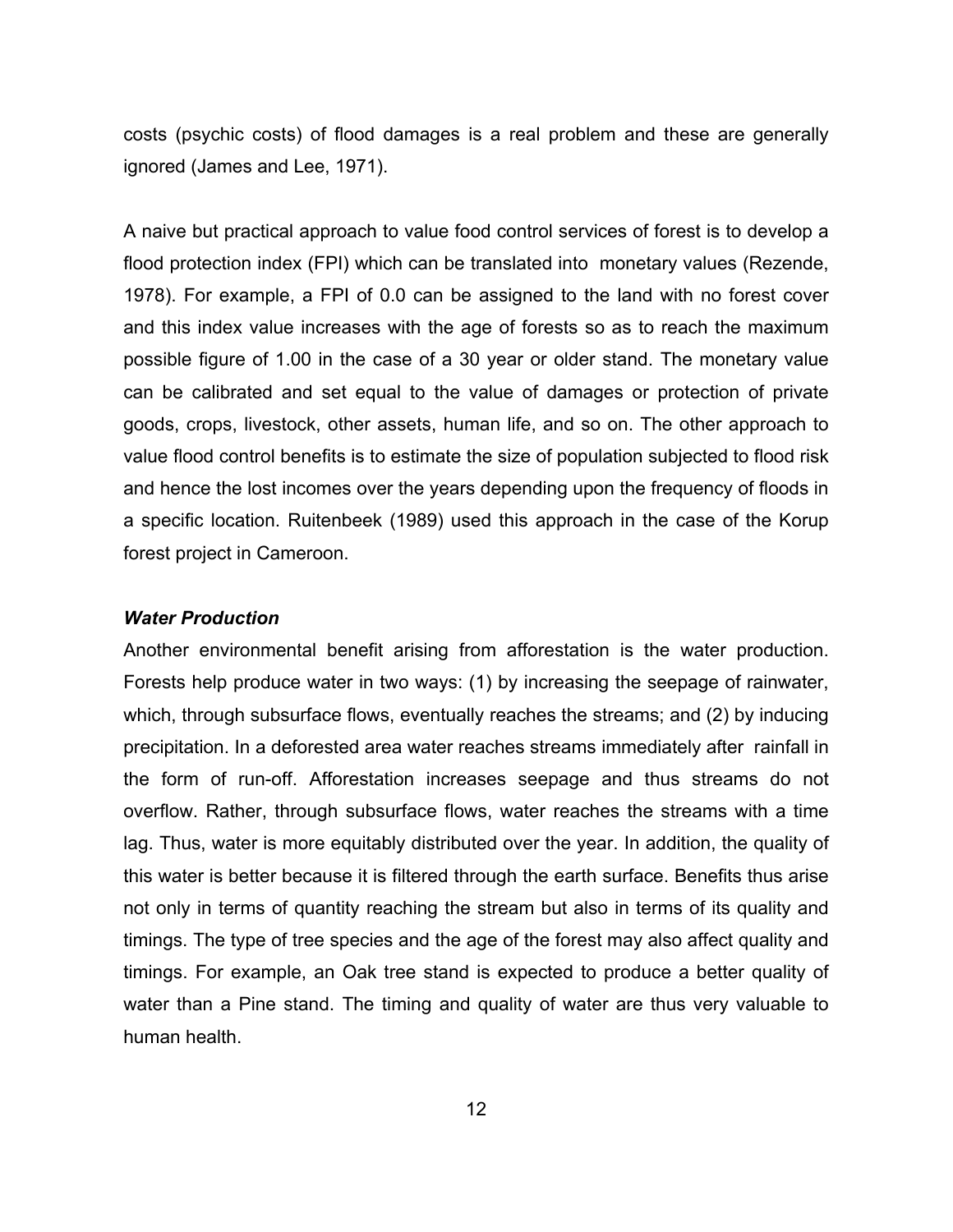How does one assign value to this water produced by the forests? The value of water may be different for different uses. One direct approach is to use the cost of producing water by any alternative means, i.e., the replacement cost. For example rainwater can be collected and purified by artificial techniques on surface tanks and then distributed throughout the year. Another approach would be to estimate the value of the loss of human health due to unavailability of this water produced by forests. All this requires large data, which generally do not exist, especially in the developing countries.

Generally it is argued, and accepted, that forests induce precipitation ( Zon, 1935; Marsh, 1965; Rasmussen and Went, 1965). Forests at most can increase the precipitation by 5% of the amount of rainfall in a region (Rezende, 1978, 71). In a region where precipitation is lacking, an increase in rainfall by 5% would be significant and should be taken into account for the SBCA. A practical way to value this extra rainfall is to estimate the correlation between annual precipitation (including distribution throughout the year) and the value of total production in the region. If correlation is insignificant, extra benefits/costs from the extra rainfall can be set equal to zero. And, if a significant correlation exists, say 1% increase in rainfall is associated with a certain magnitude of increase or decrease in production, then a rough estimate of the value of rainfall can be made. Sometimes, it is suggested that if 15% variation in the regional precipitation does not have any positive effect on the value of production then benefits of extra rainfall can be set equal to zero (Rezende, 1978). Most times, the extra rainfall generated by the forests is an intermediate public good whose value will be reflected in the value of the final private goods produced. Water production from forests affects both producers and consumers by entering into this production and utility functions, respectively. The value of water produced thus varies, Calish et al. (1978) used a price of US\$15 per acre foot for water produced by a forest in Northwest United States, and quoted Dryland and Gordon saying that the value of water can be as high as \$420 per acre foot.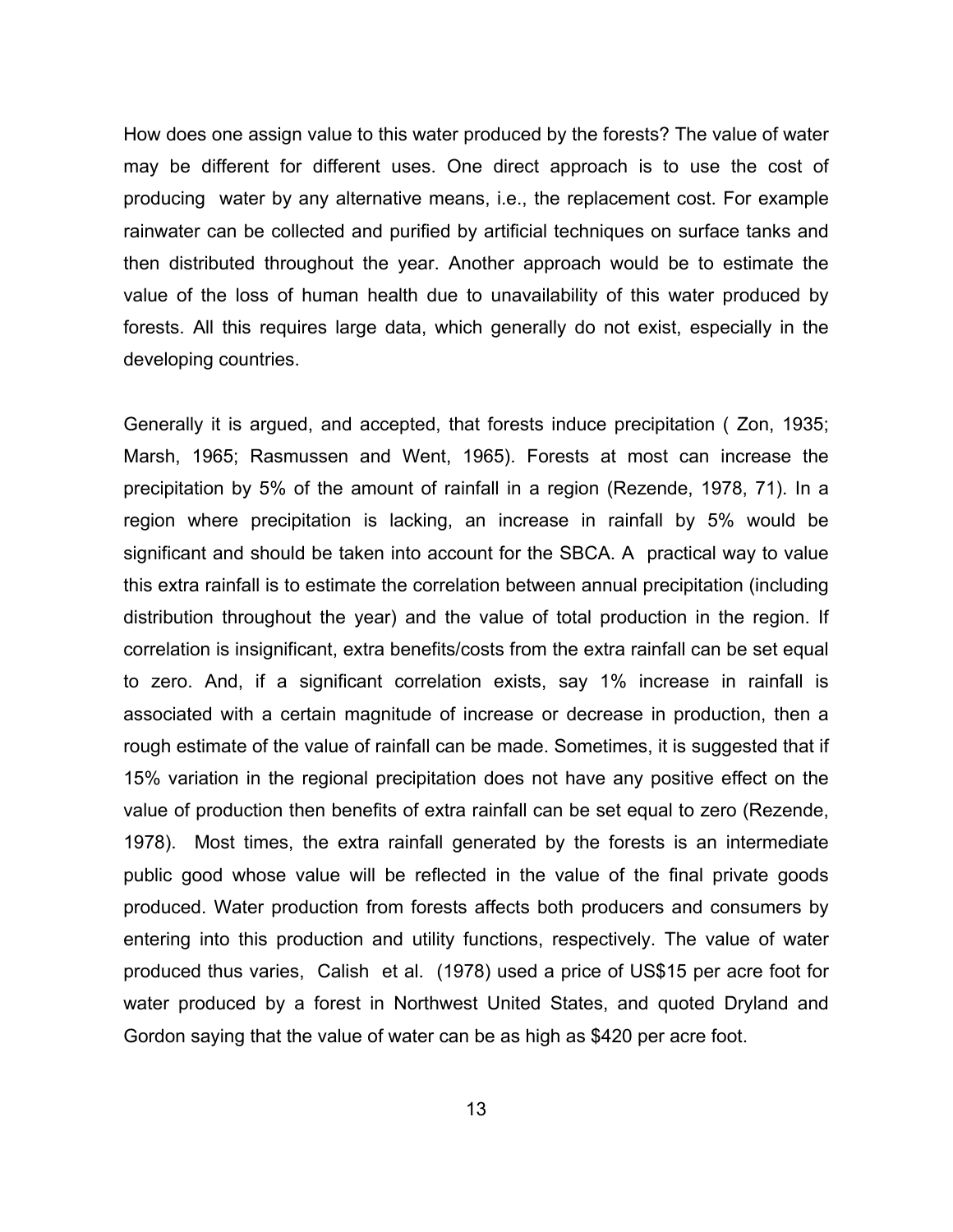## *Soil Conservation and Protection of Land Productivity*

Although the magnitude of soil protection, which would otherwise be lost through soil erosion, depends upon several factors, the vegetative or forest cover is undoubtedly one of the most important factors. It is especially important if land gradients are very high. One should, however, note that soil losses resulting from the entropy law, or what is called geological erosion, is not to be included in the SBCA of forestry projects. It is the accelerated soil erosion loss that needs to be protected or valued. Forests not only provide soil protection to the afforested lands but also increase the productivity of such lands. One approach is to estimate the soil protection value of forest lands over and above the second best use of soil, say, for example grassland (Rezende, 1978). Or the service of forests in maintaining or recovering the productivity of soils would be reflected in the prices of the final private goods produced including the land value. Hence, a hedonic price function including soil protection as an explicit argument can be estimated to reflect the value of soil conservation provided by forests.

The other approach is to resort to the **universal soil loss equation (USLE)** to estimate soil loss and its effects on the land productivity which can, in turn, be given some monetary value. For example, Bishop and Allen(1989) used this approach to value the on-site cost of soil erosion in Mali; and, Wiggins and Palma (1980) used it to estimate the crop yield losses from soil erosion and benefits from avoiding losses in power generation due to silting of the reservoir in El Salvador. A modified USLE was used by Brooks et al (1982) for valuing the benefits of afforestation on upper slopes in Loukkos basin in Morocco.

# *Outdoor Recreation*

 Forest produces recreation benefits such as camping and holiday cabins, leisure walking, picnics etc. The outdoor recreational value of forests is well evaluated in the literature, primarily using the travel-cost approach. Travel-cost estimates the outdoor recreation value of forests by attempting to measure the demand for recreation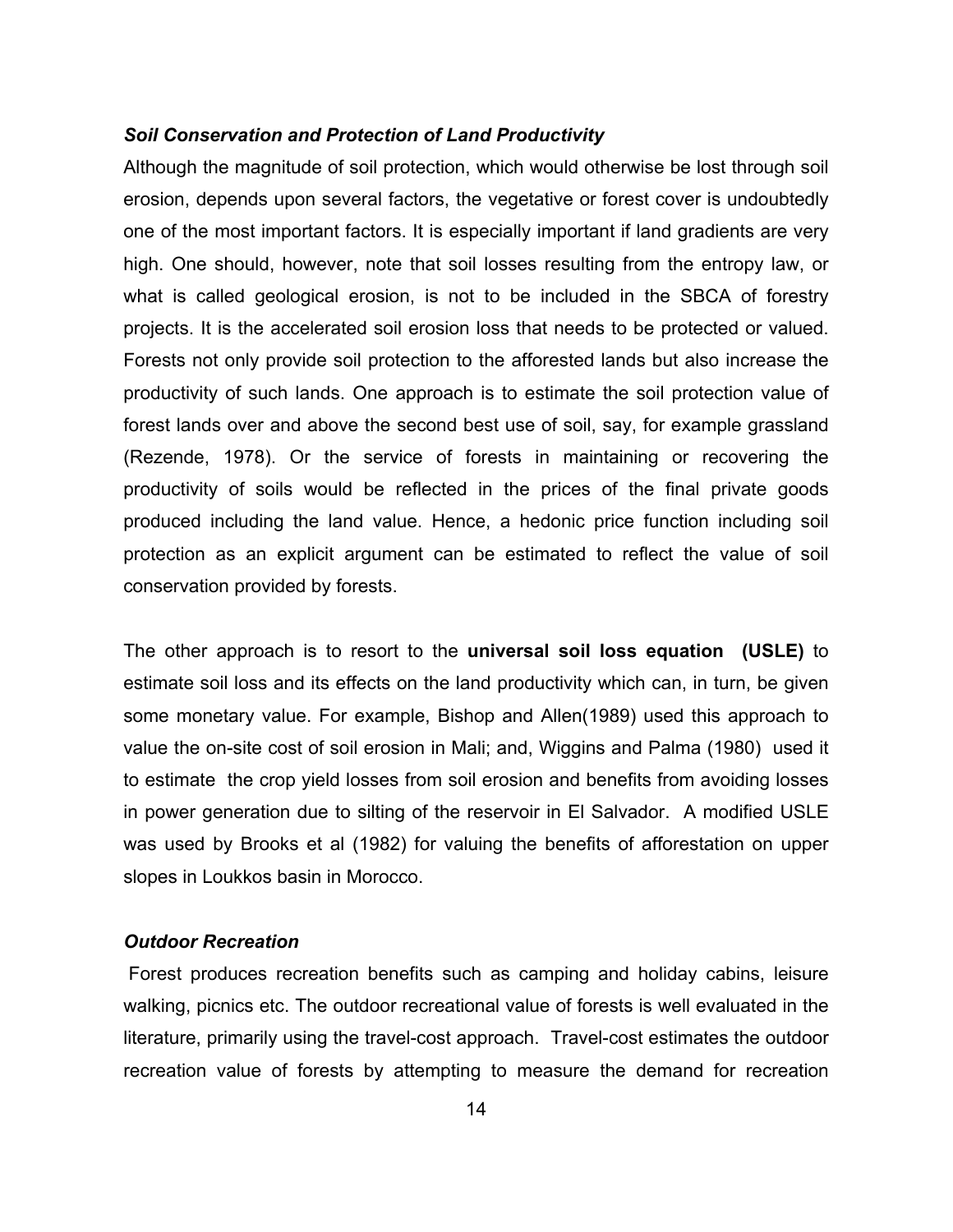based on travel cost expenditures which are used as surrogate market to proxy recreation value. The CSERG (1993) used this approach to estimate the value of Mexican forests in generating ecotourism. The United Kingdom Forestry Commission funded a nation wide travel cost method studying of forestry recreation values in Great Britain (Benson and Willis, 1990).The estimates of UK forest recreation values evaluated with travel-cost method, range between pound 1 and 428 per hectare, with an average of £47 per hectare. The total annual recreation value of Forestry Commission estate was estimated to be £53 million at 1990 prices, (Bateman,1991, p.157).

## *Biodiversity and Conservation*

Putting a value on the biodiversity and conservation aspects of the forests is a difficult task. The value can be assigned to the diversity of both fauna and flora. In the case of fauna, valuing the diversity of wildlife is the most important one. The total value ( $V_w$ ) of wildlife or animals is composed of preserved ( $V_p$ ) and games value  $(V<sub>a</sub>)$ . As numbers of an animals specie diminish, both preservation and game-values are expected to increase. But, after reaching a certain number of animals, the preservation becomes more important than game or the commercial use of animal, and preservation becomes strategic. It is perhaps easier to put a value upon a game or commercial aspect of an animal or plant species because it is reflected in its price. For example, the commercial value of wildlife is reflected in the price charged for each hunted animal (the license fee). But, wildlife diversity being a public and final good poses problems of putting a value on it. Generally, wildlife diversity or protection value is associated with the type of forest management system--Intensive and extensive (Bunnel, 1976). Under intensive management, timber output of forest and wildlife diversity behave as competitive outputs while under the extensive management they contribute to each other or behave as complementary outputs. For the purpose of the SBCA, the value of wildlife protection and diversity can be set equal to zero for the pure tropical plantations where the rotation is short. Or, in circumstances where large numbers of animals are not in danger of extinction and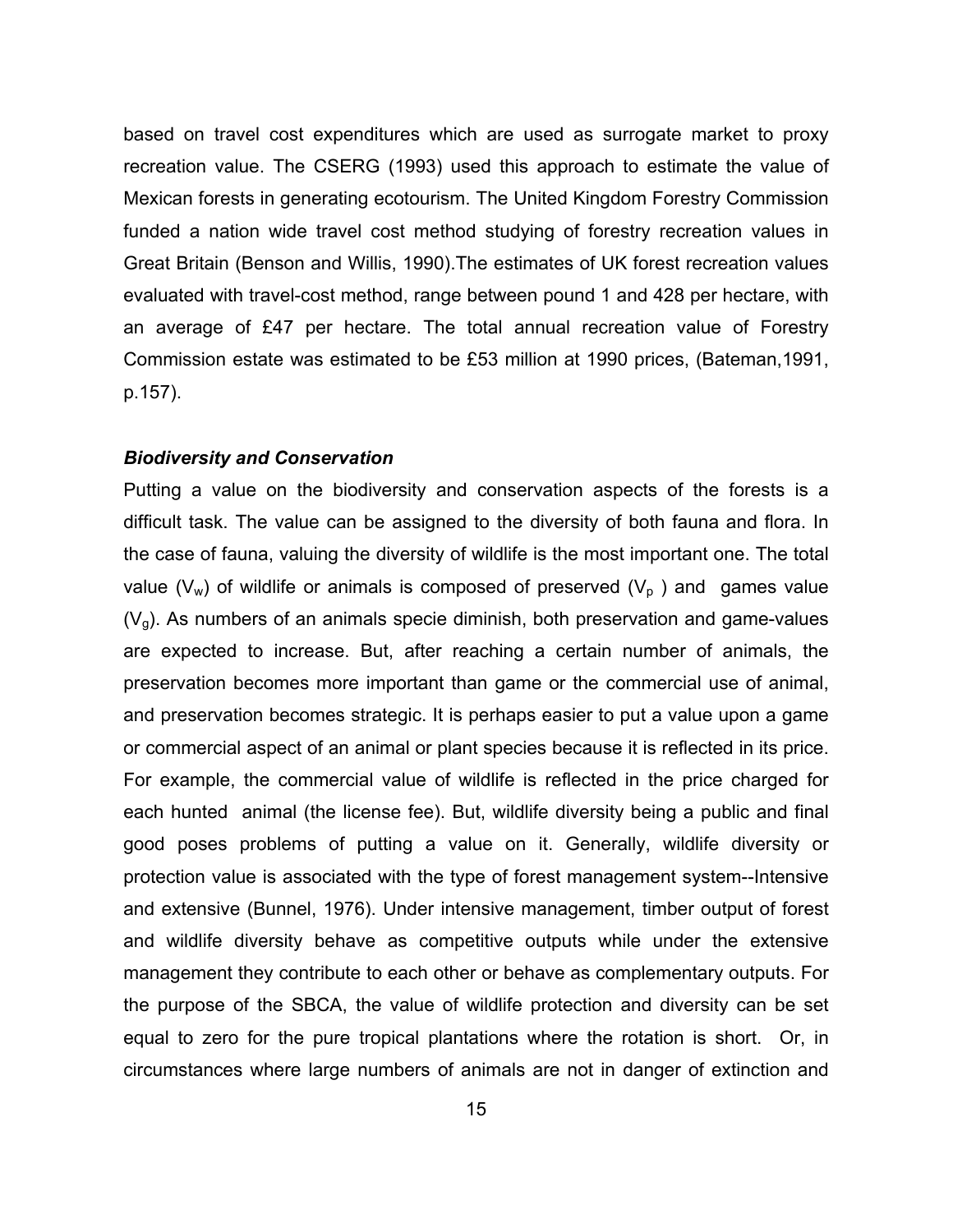interfering with timber production their value may be negative. Boyle and Bishop (1987) discuss in detail different types of values that are relevant in the valuation of the wildlife. One can perhaps use the same logic for the exploitation and conservation of plants or flora.

In valuing species preservation, one may wonder whether to value individual species or a stock of a number of species or biodiversity. Valuing biodiversity is equally important and CVM is found to be very useful tool here too. For example, Pearce and Moran (1994) advocate contingent valuation technique to put value on the biodiversity. This implies the creation of fictitious markets (demand function for biodiversity). For example, Kramer and Mercer (1997) used the CVM to estimate the U. S. residents' willingness to pay to protect tropical rain forests; this was estimated to be US\$ 1.9 billion. Bowker and Stoll (1988) used the dichotomous choice form of contingent valuation to quantify individuals economic surpluses associated with the preservation of whooping crane in North America. Loomis and white (1996) used the contingent valuation to measure the value of endangered fish species in USA and recommend highly of CVM for valuation of fisheries. Garrod and wills (1994) found CVM a useful tool in informing local-level management decisions; providing information on the use and the non-use values of forests accruing to members, value of new additional reserves of different habitat types, and the income generation potential for new conservation program. There are reservations also lined out against the CVM for valuation of biodivesity. For example, Hanley et. al. (1995) has reviewed the problems in valuing the benefits of biodiversity protection and limitations of the benefit-cost analysis, particularly when people have lexicographic orderings. They found that CVM works better if people have more and better information. However, Gowdy (1997) argues that CVM is incomplete and cannot capture the total value of resource (use plus and non-use). Some estimates of opportunity costs or existence values can also be made. The proxies for this could be the cash offer from an international conservation group, market value of flora and fauna should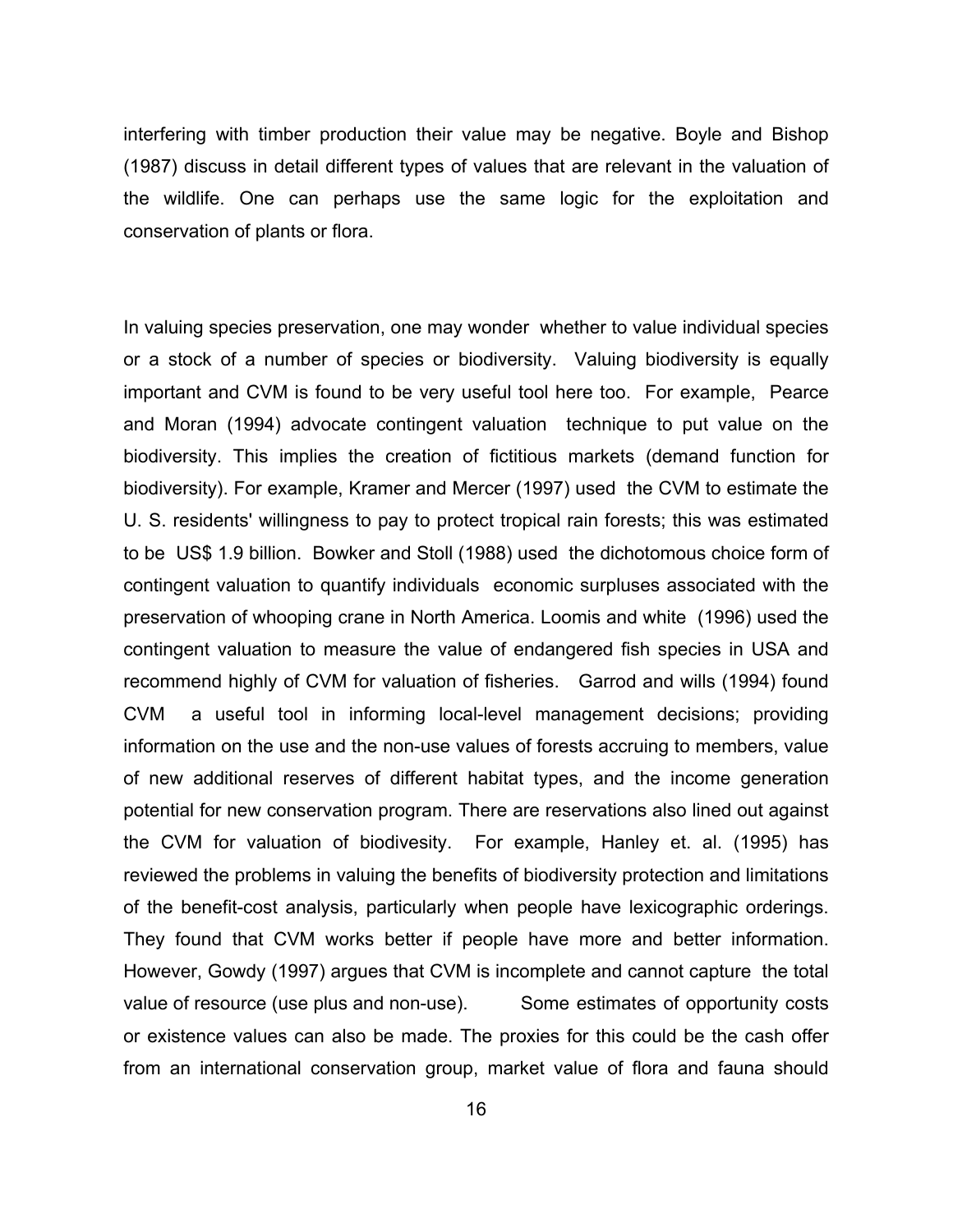there be any use of them in local conditions, costs of replacement among others (Winpenny. 1991, p175). One of the criticisms of SBCA is that it is people-centered or anthropocentrism. This means the fate of every species depends exclusively upon its contribution to the well-being of people (Montgomery and Pollock, 1996). This makes the valuation of biodiversity a people-biased analysis.

Recreation from forest is a use value in the sense that individuals visit and thereby use the forest. But, even if individuals do not visit forest people still likely to value the presentation for future generation or other potential uses (option, existence, and bequest values, or non-use values). Benefits of species preservation or non-use values at times can be substantial and the CVM is the most popular technique used for this purpose. For example, Stevens et al (1991) found substantial economic benefits from protection and restoration programs for Atlantic salmon, bald eagles, and wild turkeys in New England, United States. Boyle and Bishop (1987) used the CVM to estimate the value of bald eagle in the United States. Walsh et al (1990) found that people in the USA were willing to pay for the preservation of the forests, almost 30% more to ensure that future generation could enjoy forest recreation (bequest value). In other worlds, over 50% of bids were to preserve the non-use values of forests. Almost, similar results were reported in the UK on a small sample study of six forests in England and Wales (Willis and Benson, 1988). The non-use value of UK forests is thus estimated to be between £9 and 54.5 million (Bateman, 1991, p. 159).

## *Aesthetics and Habitat*

The aesthetic value of forests arises in terms of pleasure derived by individuals in contemplating a forest area. This pleasure depends upon the age of forests and other things such as hills, valleys that add beauty to the forests. The aesthetic value or appeal of forested area increases monotonically as trees grow to maturity (Calish et al, 1978). Other things such as hills, valleys, streams, open spaces also add to the aesthetic valued forests. It is therefore possible to overestimate the aesthetic benefits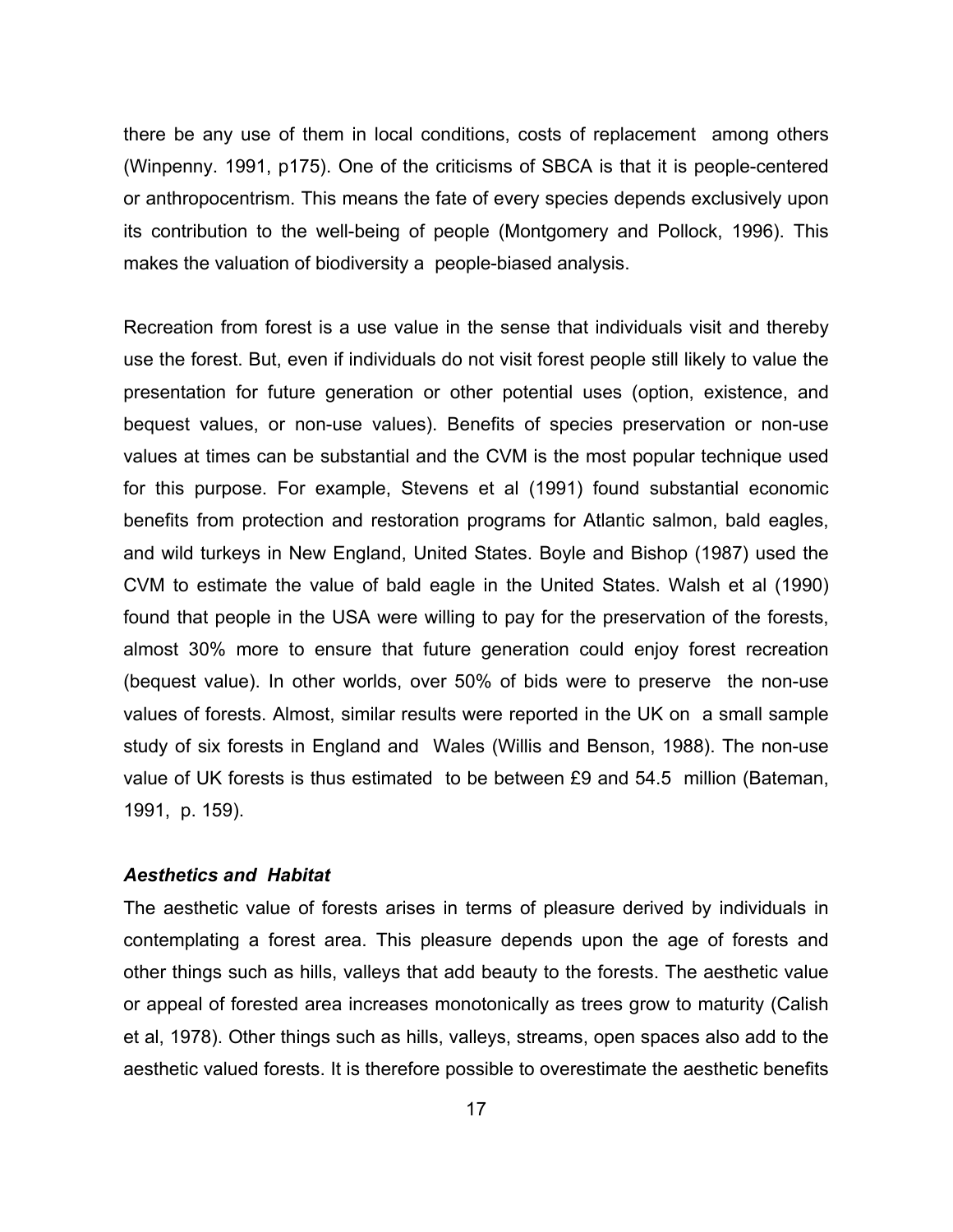of forests if these things are ignored. Sometimes, the removal of some forest area might add to the aesthetic value particularly when it hides a scenic view. The aesthetic value of forests also depends upon the location of forests. In regions that are densely populated or that are of major tourist attraction, the aesthetic value of forests is expected to be much higher than sparsely populated areas.

The aesthetic or spiritual value of forests is difficult to estimate. Methods like CVM or TCM cannot capture the effects as people immediately affected are wholly or largely outside the money economy (Winpenny, 1991, p88). The local people and outsiders may have different perceptions about the benefits and costs of forestry. For example, urban populations may obtain more pleasure from the forests than the ones who are living in the jungle. Various proxies are suggested to estimate the existence values of these forests; for example, the amount of finance available for preserving forests by conservation groups can be one such proxy; the sale value of books and films about the forests and wildlife and tourism can be also regarded as other surrogates (Ruitenbeek, 1989). However, one can use the travel cost or contingent valuation methods when forests are in or close to urban centers as there is some appreciation of these benefits of forests. For example, the CVM and TCM were used to estimate the benefits of Lumpinee public park in Bangkok (Winpenny, 1991, 185p). Tobias and Mendelsohn (1991) used the TCM to value the ecotourism at the Monteverde Cloud Forest Biological Reserve in Costa Rica. This study concluded that Costa Rican citizens place a value of about \$35 per visit and the domestic annual recreation value ranging between \$98 and \$116 thousands.

Forests can also be assigned existence and option values (Pearce, 1993; Bishop and Welsh, 1992). Brookshire et al (1983) estimated the option and existence values for wildlife resources with the CVM. Various studies have preferred the use of CVM for assessing habitat value of forests. For example, studies by Hagen et al (1991) and Rubin et al (1991) used contingent valuation surveys to estimate how much respondents would be willing to pay to reserve additional spotted owl habitat in USA;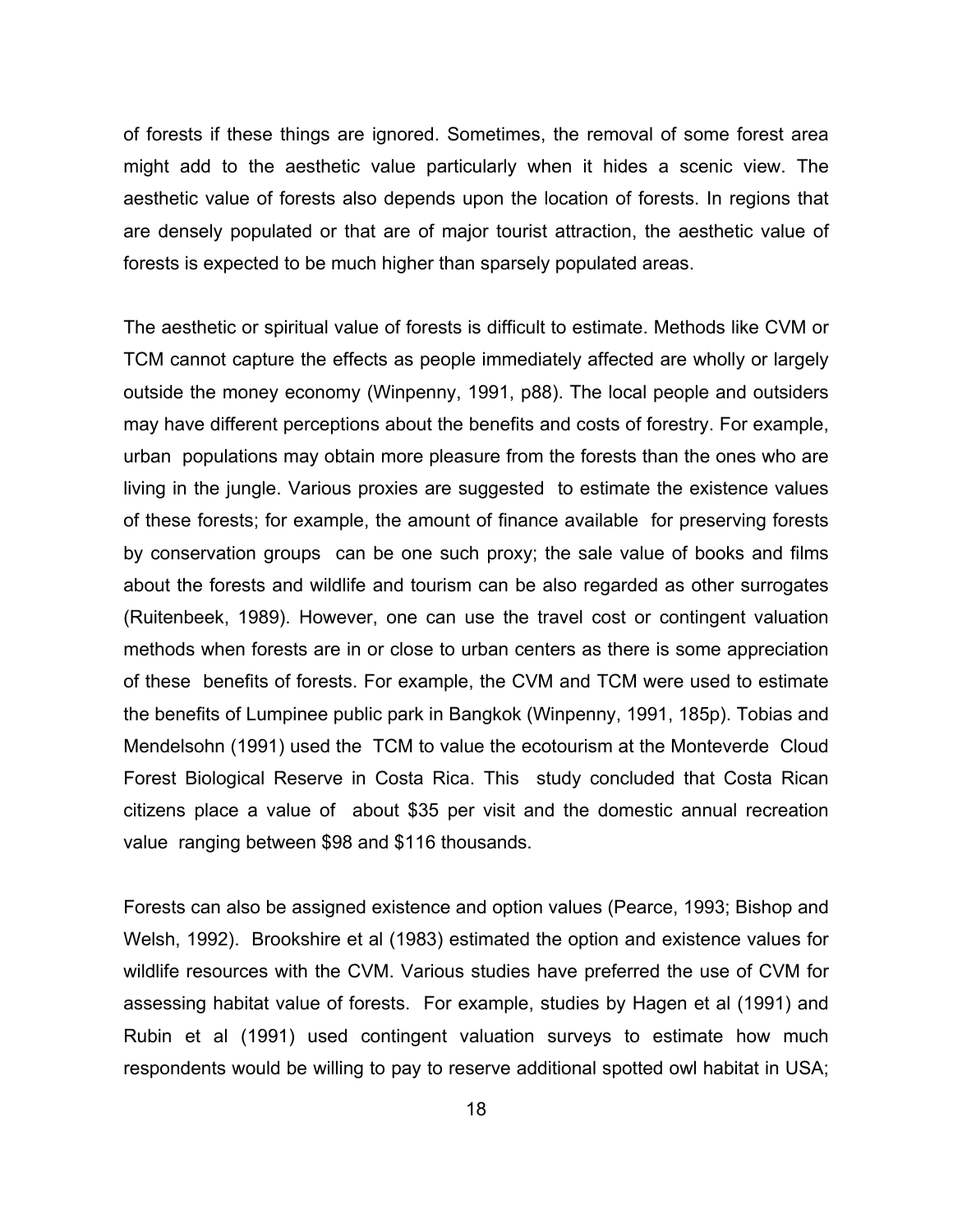however, the technique has its own limitations (McKillop, 1991). Clayton and Mendelsohn (1993) measured the visitors' willingness to pay to visit McNeil river, a bear watching site with help of CVM. Echeverria et al (1995) used CVM to estimate the non-market amenities provided by the Monteverde Cloud Forest Preserve in Cost Rica.

One important option value of forests is that it can be a source of pharmacologically active substances. It is often cited as a reason for promoting forest conservation/biodiversity. Many western medicine are derived from plant sources (Bell, 1993). The commercial value of drugs can be used as a proxy for benefits arising from habitat protection(Principe, 1990; Farmsworth and Soejarto 1985). Or, it can be computed with the help of the following equation (Pearce, 1993, p85):

 $VMP = p \cdot r$ . a.  $V_i(D)$ 

Where,

VMP= the medicinal plant value of a hectare of biodiversity land;

p = probability that a biodiversity supported forests will yield a successful drug;

r = royalty rate that the host country can earn in the case of a successful drug being invented;

a = coefficient of rent capture;

 $V_1$  (D) = value of the drug where subscript ii refers to the two ways of computing the value of drug (  $i=1$ , when market value of the drug is used);  $i = 2$ , when shadow value of the drug which is determined by the number of lives that the drug saves and value of a statistical life is used).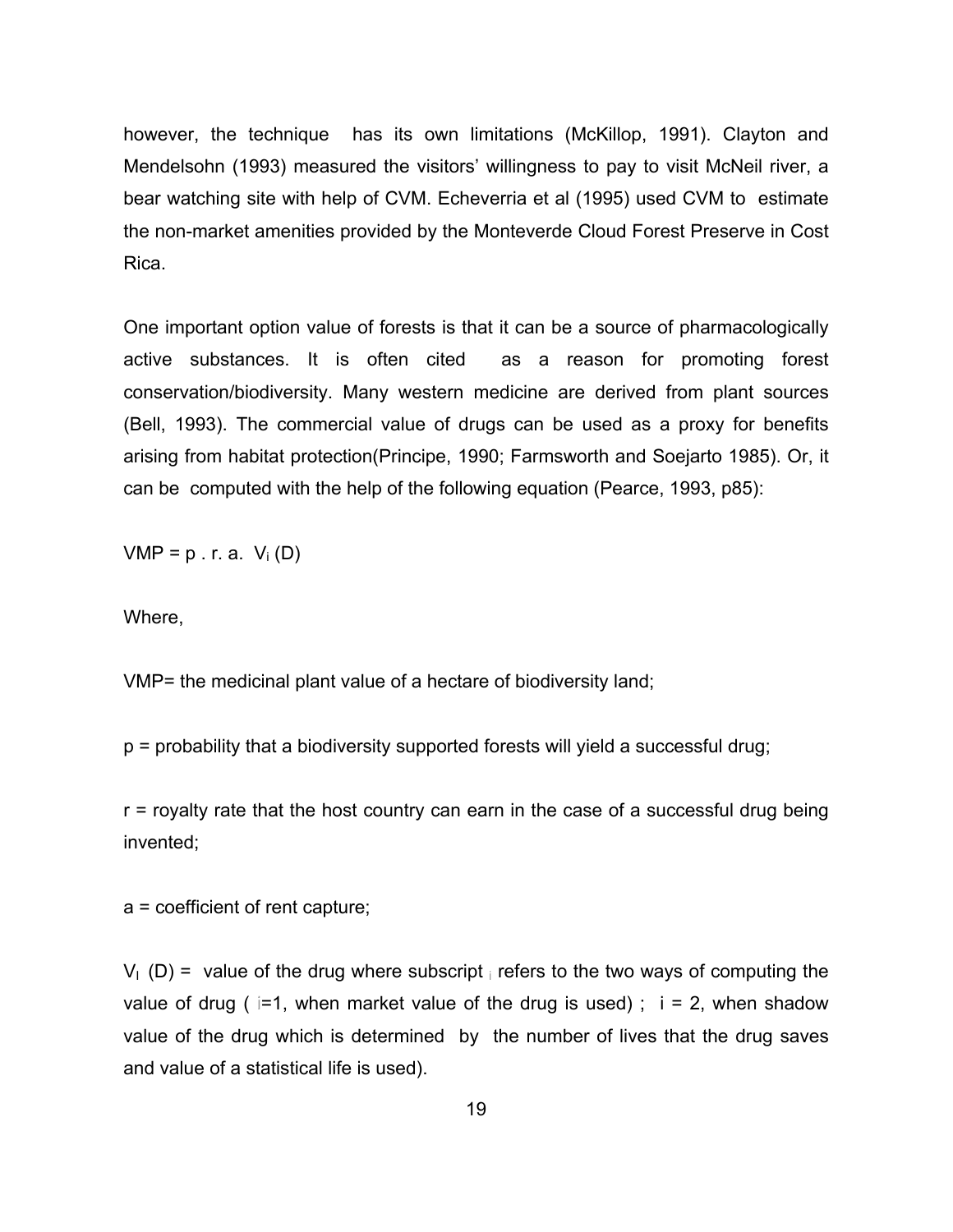The value of p is between 1/1000 and 1/10000, depending upon the forests; the suggested value of  $r = 0.05$ ; suggested value of a ranges between 0.1 and 1.0; the value of drug can vary substantially. Thus, the medicinal plant value of biodiversity supported forests ranged between \$0.01 and \$21/ha. The local values can also be computed with local prices and at times that can be higher than global value as was found by Balick and Mendelshon (1992).

#### **Carbon Storage or Air Purification**

Role of forests in the global carbon cycle is well documented and understood in the scientific circles. The carbon sequestration benefits of forests can be estimated in two steps. In step one, the carbon sequestration and storage is estimated with the help of physical models of forest types and land use change<sup>16</sup>. The second step is to place a monetary value on this function of forests in terms of global warming damage avoided. It is interesting to note that the carbon storage benefits accrue more to the global society than to the local people. In conducting the SBCA of forestry projects one should bear in mind that in whose point of view the analysis is to be conducted. If it is in the interest of local authority, the benefits from carbon storage can be excluded or treated as costs. However, if the SBCA is done from the view of global society the benefits from carbon storage should be included.

Carbon dioxide is the main gas responsible for greenhouse effect. Current global emissions are to the tune of 500 million tonnes of carbon dioxide per annum plus another 1500 million tonnes per annum from burning of tropical rainforest (Grayson, 1989). The carbon oxide emissions have now gone up 30 percent above the natural levels and may rise much above (Anderson, 1990). Tress absorb carbon dioxide during growth and release oxygen. Thus , they produce a social benefit by cooling green house effects. Numerous attempts have been made to put money value on the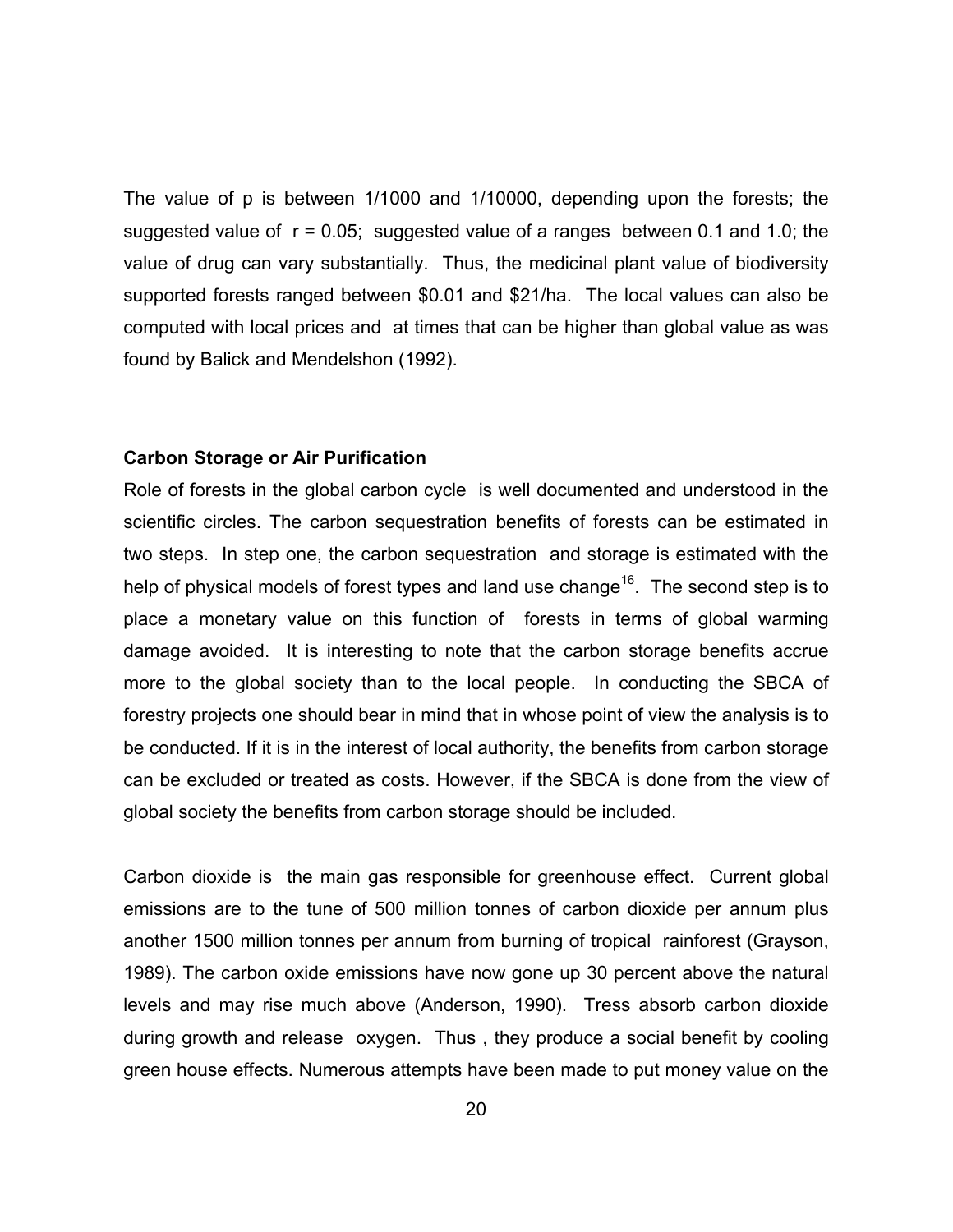carbon fixing property of forests. For example, Wibe 1990) obtained the total money value by multiplying the annual carbon absorption rate by the proposed Swedish carbon tax rate of \$0.15 per kg ( politically determined rate ). This is called the carbon tax approach $17$ .

## **Rule of Thumb**

In circumstances where the above objective assessment of environmental impacts of forestry projects are not available, some forest economists have suggested a rule of thumb to assign at least as much value to environmental outputs of forests as to timber while the cost streams to remain the same (Nautiyal and Rezende, 1983). Tewari et al (1988) have used this approach for valuing the environmental impacts of community afforestation in the Western Himalayas. Though somewhat inexact this approach naturally has the effect of increasing the rate of return significantly, and should be used with caution.

# **SUMMARY AND CONCLUSIONS**

In this paper an attempt is made to discuss various approaches to valuing the environmental impacts of forestry projects in the belief that the inclusion of intangibles in the valuation of forestry projects will correct the perceived underinvestment in this sector, and obviate the necessity of arguing for a lower discount rate when planning forestry projects. This will be consistent with the objective of sustainable forestry and the concept of multiple-use–management forestry. To this end the basic exchange model is examined, and the various forestry intangibles are detailed under its framework. Various methods have been used to estimate the value of environment in general and these include primarily contingent valuation technique, opportunity cost method and its variants, travel cost method, hedonic price function, among others.

However, applying the basic exchange value model to forestry projects requires it to be dynamized and which requires multi-period demand and supply schedules for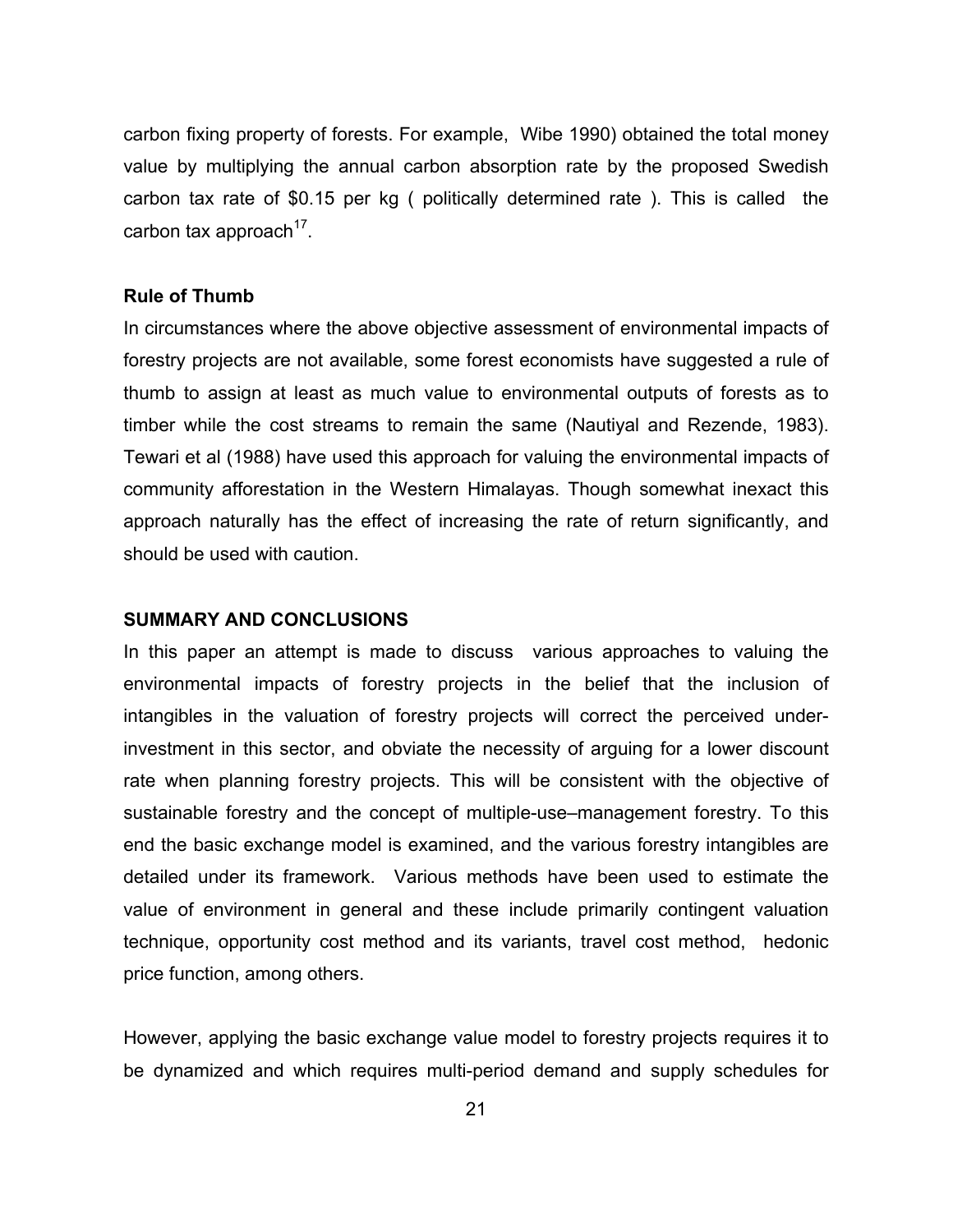environmental services emanating from forests. This problem is solved by assumption of constant prices and thus resorting to the social benefit-cost analysis (SBCA). For the purpose of SBCA, the rest of the paper explores how different environmental outputs from forests can be valued. The paper has focussed primarily upon seven categories of environmental outputs from a typical forest; namely, flood control benefits, water production, soil conservation and protection of land productivity, outdoor recreation, biodiversity and conservation, aesthetics and habitat, carbon storage or air purification. Different approaches which have been used to the value these environmental benefits are r reviewed. It is suggested that the social benefit-cost analysis can be fruitfully applied to forestry projects if we can value the forestry intangibles appropriately.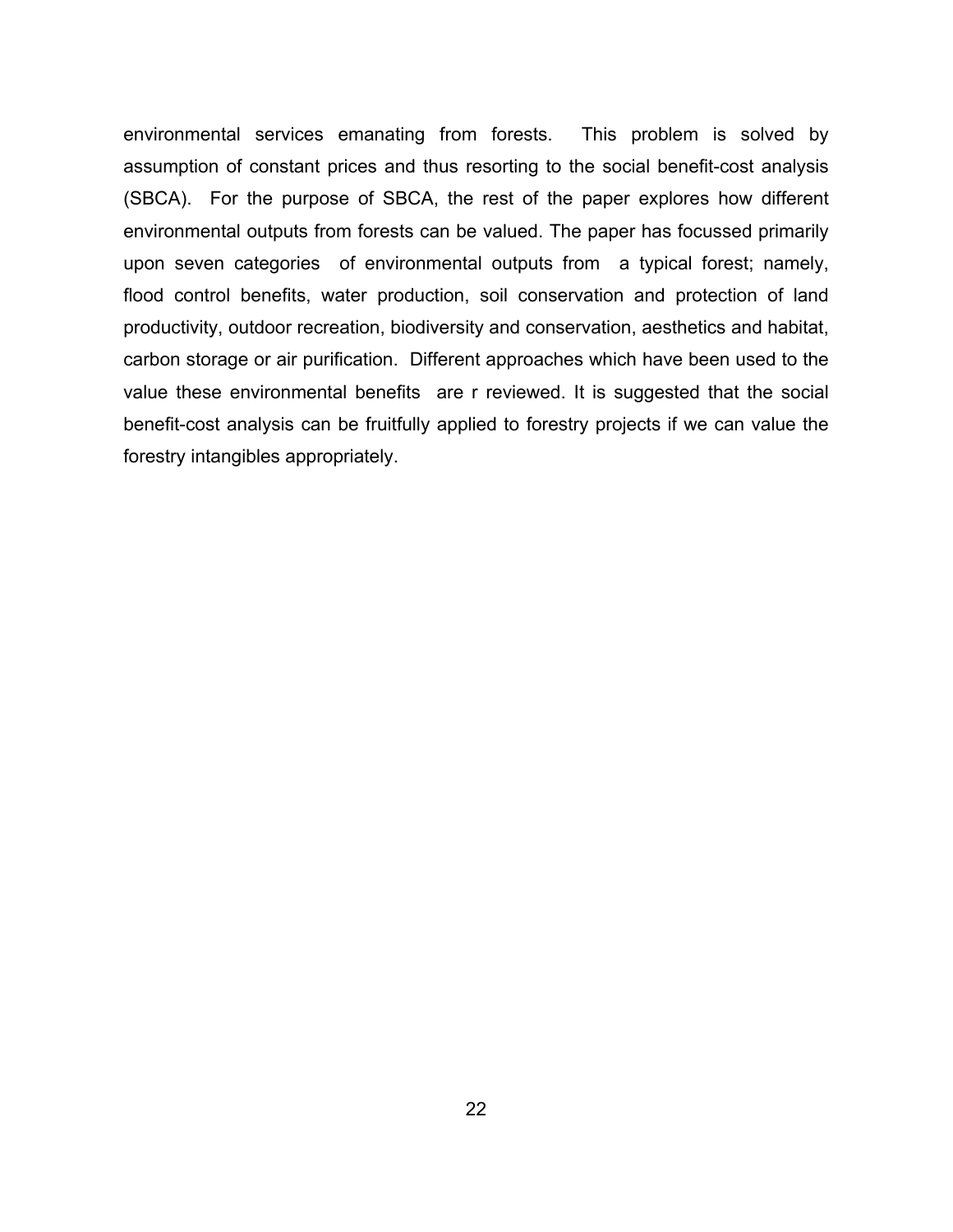#### **REFERENCES**

- Abouchar, A., **Transportation Economics and Public Policy with Urban Extensions**, John Wiley: New York, 1977.
- Adger, W. W., K. Brown, R. Cervigni, and D. Moran (1995), "Total Economic Value of Forests in Mexico", **Ambio**, 24(5): 286-295.
- Anderson, D. (1990), Carbon Fixing from an Economic Perspective , Paper presented at the Forestry Commission's First Economics Research Conference, York University.
- Anderson R. J. and T. Crooker (1971), "Air Pollution and Residential Property Values", **Urban Studies**, 8: 171-180.

Armstrong, (1974), "Valuation of Amenity Forests ", **The Consultant**, 19 (1) : 13-19.

- Ball, M. (1973), "Recent Empirical Work on the Determinants of Relative House Prices", **Urban Studies**, 10: 213-233.
- Balick, M. and Mendelsohn, R. (1992), "Assessing the Economic Value of Traditional Medicines from Tropical rain Forests", **Conservation Biology**, 6(1).
- Barret, L.B. and T .E. Waddell , **Costs of Air Pollution Damage: A Status Report**, U.S. Environment Protection Agency, Report No. AP-85, Research, Triangle Park, North Carolina, 1973.
- Bartik, T. J. and V. K. Smith, "Urban Amenities and Public Policy", In: E.S. Mills(ed), **Handbook of Regional and Urban Economics**, Vol. 2, Elsevier Science Publishers, 1989, 1207-54pp.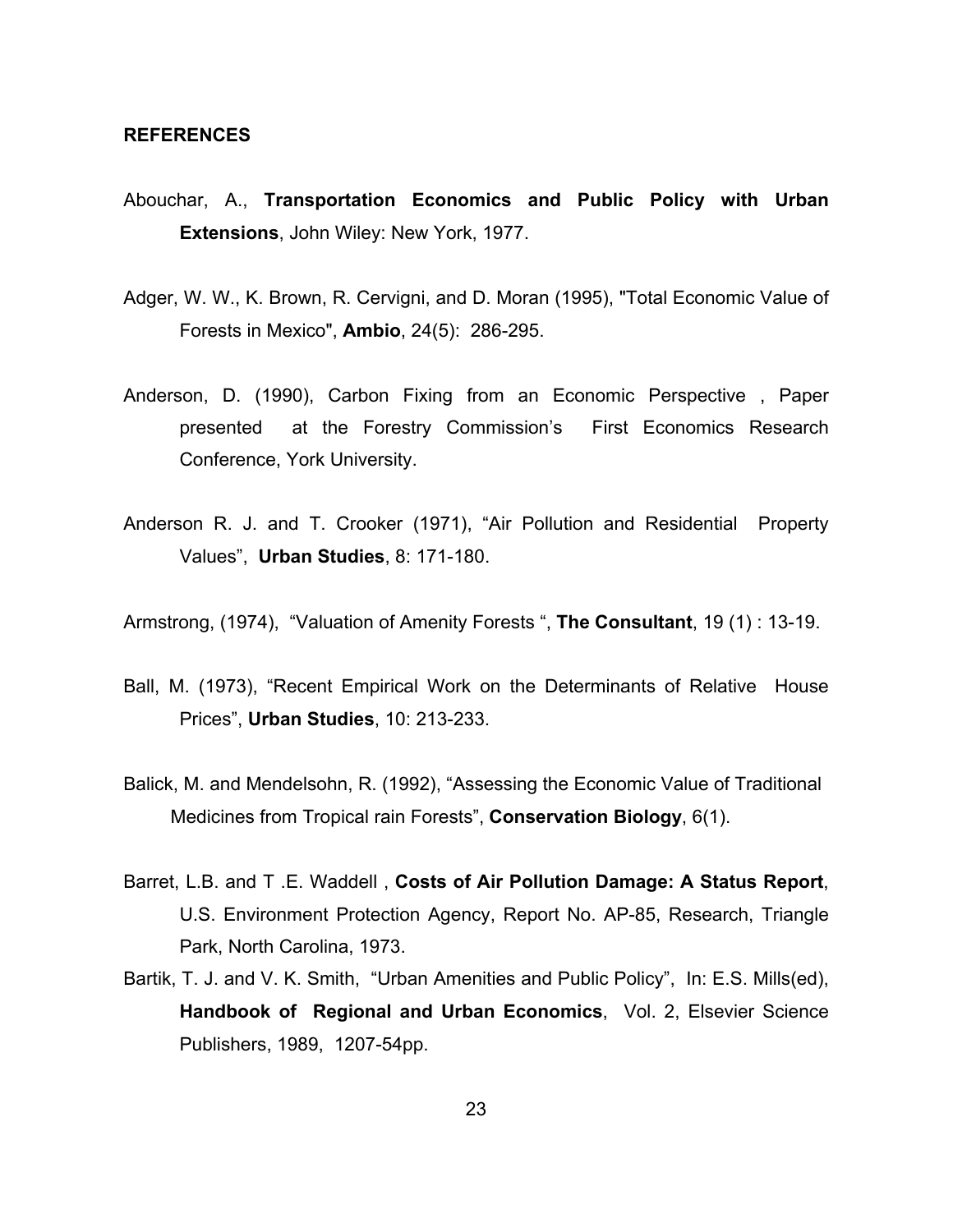- Bell, E. A. 1993, "Mankind and Plants: The Need to Conserve Biodiversity", **Parasitology**, 106:47-53.
- Benson, J. F. and Willis, K. G. (1990), **The Aggregate Value of the Non-Priced Recreation Benefits of Forestry Commission Estate**, Forestry Commission ,
- Bishop, J. and Allen, J., **The On-Site Costs of Soil Erosion in Mali**, Environment Department Working Paper No. 21, World bank, Washington D.C., 1989.
- Bishop, J. and C. Cicchetti, "Some Institutional and Conceptual Thought on the Measurement of Indirect and Intangible Benefits and Costs" , In: H.M. Peskin and E. D. Seskin (eds), **Cost-Benefit Analysis and Water Pollution Policy**, Washington: The Urban Institute, 1975, 105 –125pp.
- Bishop, R. C. and M. P. Welsh (1992), " Existence Values in the Benefit-Cost Analysis and Damage Assessment", **Land Economics**, November, 68(4): 405-17.
- Bowker, J. M. and J. R. Stoll (1988), "Use of Dichotomous Choice Non-Market Methods to Value the Whooping Crane Resource", **American Journal of Agricultural Economics**, 50(2): 372-81.
- Brooks, K. N. et al., (1982), "Economic Evaluation of Watershed Projects- An Overview Methodology and Application", **Water Resources Bulletin**, April.
- Brookshire, D.S., L. S. Eubanks, and A. Randall (1983), " Estimating Option Prices and Existence Values for Wildlife Resources", **Land Economics**, 59(1): 1-15.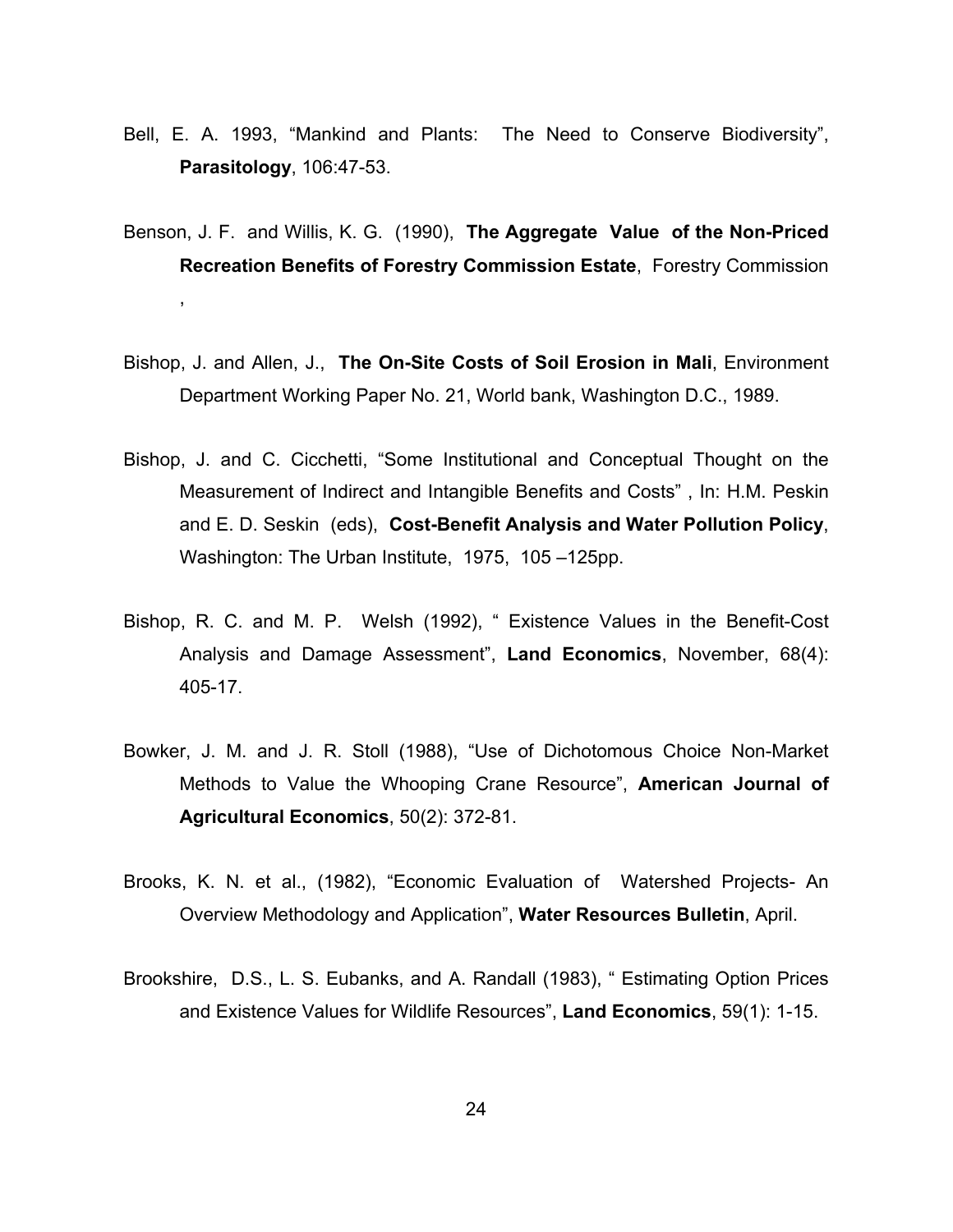- Brookshire, D.S. , Thayer, W.D. , Schulze, W.D. and d'Arge, R.C. (1982 ), "Valuing Public Goods: A Comparison of Survey and Hedonic Approaches", **American Economic Review**, 62:165-177.
- Brown, G. and Robert, Mendelshon (1984), "The Hedonic Travel Cost Method", **Review of Economics and Statistics,** 6: 427-33.
- Bunnel, F.L. (1976), "Forestry-Wildlife: Whither the Future", **Forestry Chronicle**, 52 (3): 147 –149..
- Burton, T.L. and G.P. Wibberly, **Outdoor Recreation in the British Countryside**, London University, Wye College, Studies in Rural Land Use No.5. Ashford, 1965.
- Calish, S., R. D. Fight, and Teeguarden, D. E.,(1978), " How Do Non-Timber Values Affect Doughlas-Fir Plantations", **Journal of Forestry**, 76 (4): 217 - 221.
- Centre for Social and Economic Research on the Global Environment (CSERGE), 1993, **Mexico Forestry and Conservation Sector Review: Sub-study of Economic Valuation of Forests**, Report to the World bank: Country Department II, Norwich, CSERGE.
- Cesario, F. J. (1976), " Value of Time in Recreation Benefit Studie**s**", **Land Economics**, 52 (1) : 32 – 41.
- Cesario, F.J. and J.L. Knetsch (1970), "Time Bias in Recreation Benefit Estimates", **Water Resources Research**, 6: 700-704.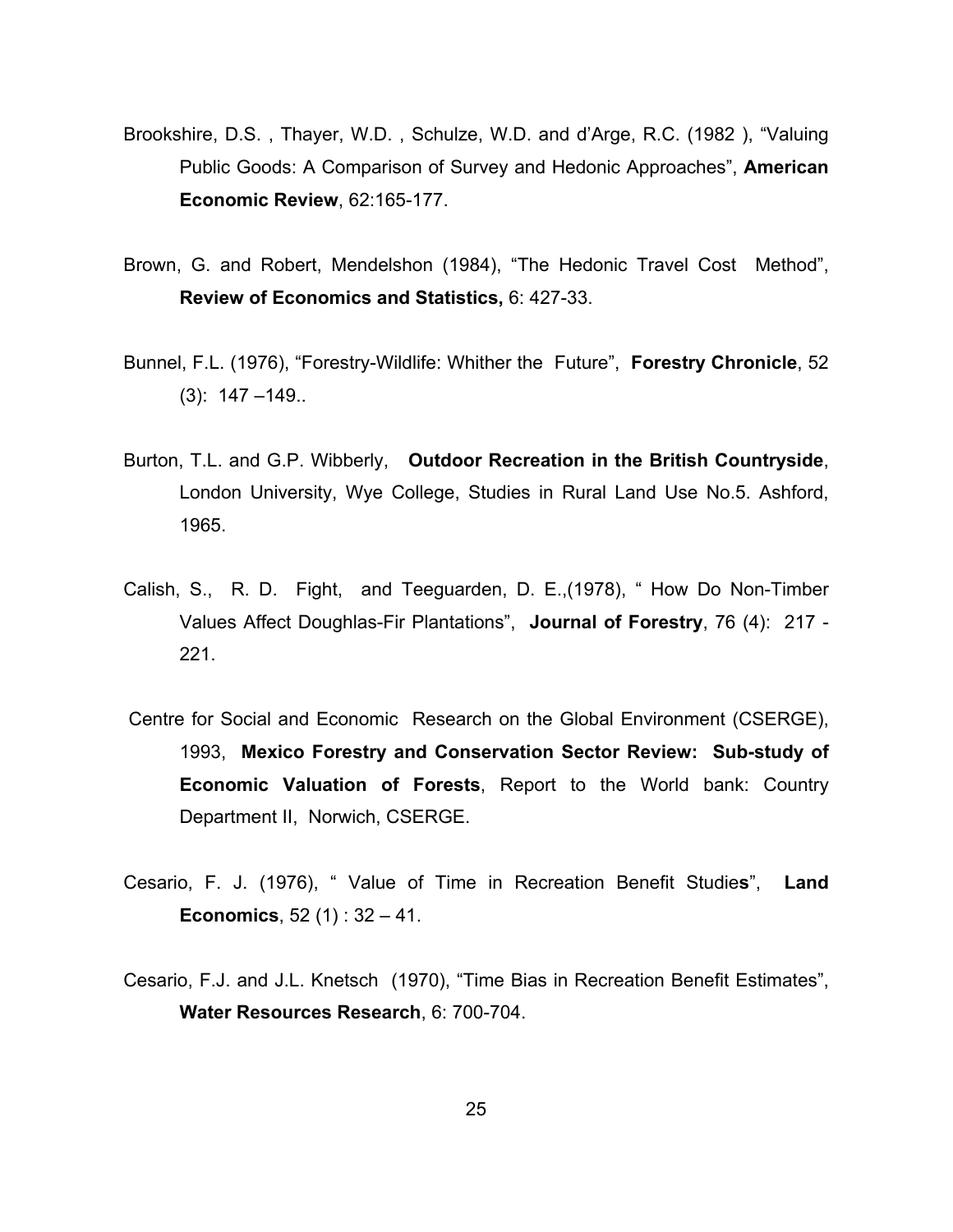- Cicchetti, C. J. , A. C. Fisher, and V. K. Smith (1973), "Economic Models and Planning Outdoor Recreations" , **Operations Research,** 21: 1104 –1113.
- Cicchetti, C. J. and V. K. Smith (1973), "Congestion, Quality Deterioration, and Optimal Use: Wilderness Recreation in the Spanish Peaks Primitive Area", **Operations Research**, 21: 1104-1113.
- Clawson , M. , **Methods of Measuring the Demand for and Value of Outdoor Recreation** , Resources for the Future, Reprint No. 10 , Washington, 1959.
- Clawson, M. and Knetsch J.L., **Economics of Outdoor Recreation,** Baltimore: John Hopkins Press, 1966.
- Clayton, C. and R, Mendelshon (1993), " The value of Watchable Wildlife: A Case Study of McNeil River:, **Journal of Environmental Management**, 39:101- 106.
- Desvousges, W. H. , and V. K. Smith, and A . Fisher (1987), " Option Price Estimates for water Quality Improvements: A Contigent Valuation Study for the Monongahela River ", **Journal of Environmental Economics and Management** , 14: 248-67.
- Diamond, P. A. and J. A. Hausman (1994), " Contingent Valuation: Is Some Number Better than No Number?", **Journal of Economic Perspective**, 8: 45-64.
- Dixon, J. A. and M.M. Hufschmidt (eds), (1986), **Economic Valuation Technique for the Environment: A Case Study of Workbook**, Baltimore:John Hopkins University Press.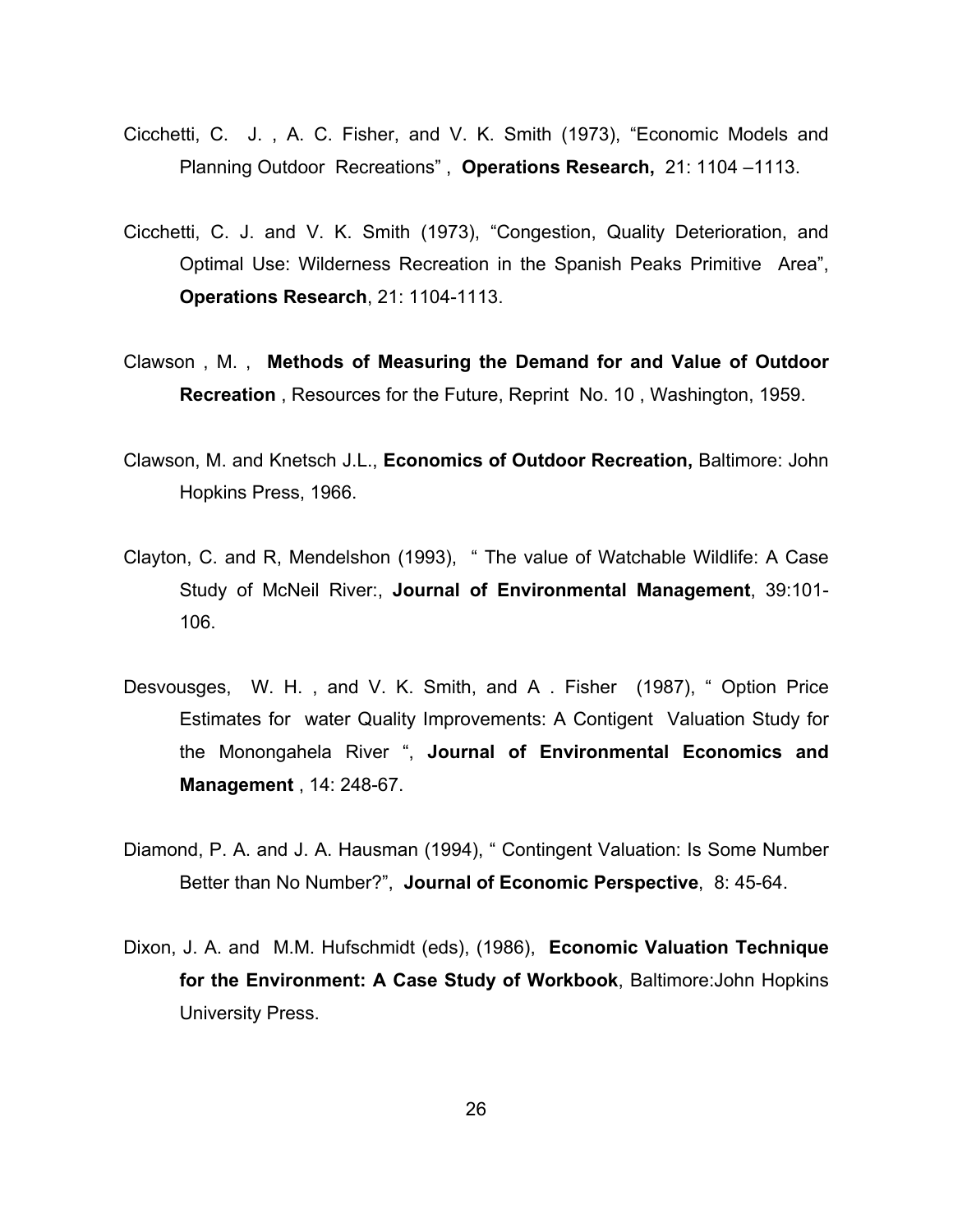- Dixon, J.A., Fallon S., R. A. Carpenter, P. B. Sherman (1994), **Economic Analysis of the Environmental Impacts**, London: Earthscan Publications.
- Duerr, W. A. **Fundamentals of Forestry Economics**, McGraw -Hill: New York, 1960, 579pp.
- Echeverria, J., M.Hanahan, R. Solorzano (1995), "Valuation of Non-Priced Amenities Provided by the Biological Resources within the Monteverde Cloud Forest Preserve, Costa Rica", **Ecological Economics**, 13: 43-52.
- Farnsworth, N.R. and Soejarto, D. D. (1985), "Potential Consequences of Plant Extinction in the United States on the Current and Future Availability of Prescription Drugs" , **Economic Botany**, 39: 231-240.
- Fisher, A., McClelland, G. H., and Schulze, W. D. (1998), **"Measures of Willingness to Pay versus Willingness to Accept: Evidence, Explanation, and Potential Reconciliation"**, In: Peterson, G.L., Driver, B.L., Gregory, R., Amenity Resource Valuation: Integrating Economics with Other Disciplines, 1988, pp. 127-134. State College, Pennsylvania: Venture Publishing.
- Foster, D. G. and Beesley, M.E. (1963), "Estimating the Social Benefits of Constructing an Underground Railway in London", **Journal of Royal Statistical Society**, Series A, 126 (1): 46 – 78.
- Freeman, A. M. **The Benefits of Environmental Improvement : Theory and Practice**, Baltimore: John Hopkins University Press, 1979.
- Freeman, A. M.(1993), **The Measurement of Environmental and Resource Values**, Washington, D.C.: Resources for the Future.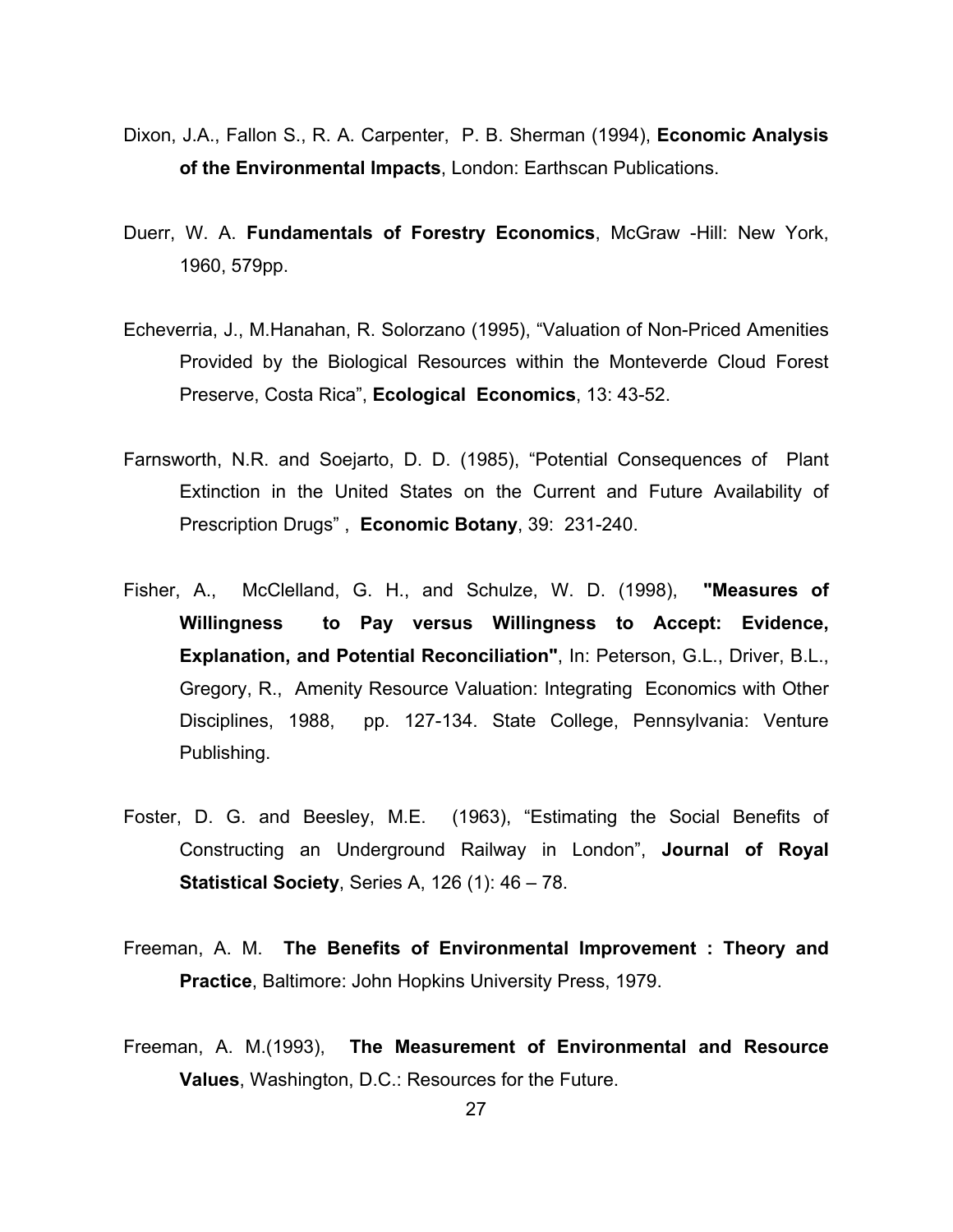- Garrod, G. D. and K. G. Wills, " Valuing Biodiversity and Nature Conservation at a Local Level", **Biodiversity and Conservation**, 3: 555-565.
- Gowdy, J. M. (1997), " The Value of Biodiversity: Markets, Society, and Ecosystems", **Land Economics**, 73(1): 25-41.
- Grayson, A. J. (1989), **Carbon Dioxide, Global Warming and Forestry**, Research Information Note 146, Forestry Commission.
- Gregersen, H. , A. Lundgren, T. Graham-Tomasi, K. Kanel, N. Myers, J.Holler, Z. Xu **Valuing the Contributions of Forests of Human Welfare: Theory and Practice,** St. Paul, Minnesota: Forestry for Sustainable Development Program, FAO, 1990.
- Gregersen, H,, J,E.M. arnold, A Lundgren, A. Contrears-Herrmosilla, M.R. de Montalembert, D. Gow, **Assessing Forestry Project Impacts: Issues and Strategies, Food and Agriculture**, Rome, 1993.
- Gregersen H.M., J.E.M. Arnold, A.L. Lundgren, A Contreas-Hermisilla, **Valuing Forests: Contexts, Issues, and Guidelines**, Food and Agriculture Organization, 1995.
- Griliches, Z. (1958), " Research Costs and Social Returns: Hybrid Corn and Related Innovations", **American Economic Review**, 66: 419 - 431.
- Gupta, T. R. and Foster J.H. (1975 ), " Economic.Criteria for Freshwater Wetand Policy in Massachusetts", . **American Journal of Agricultural Economics**, 57:40 - 45 .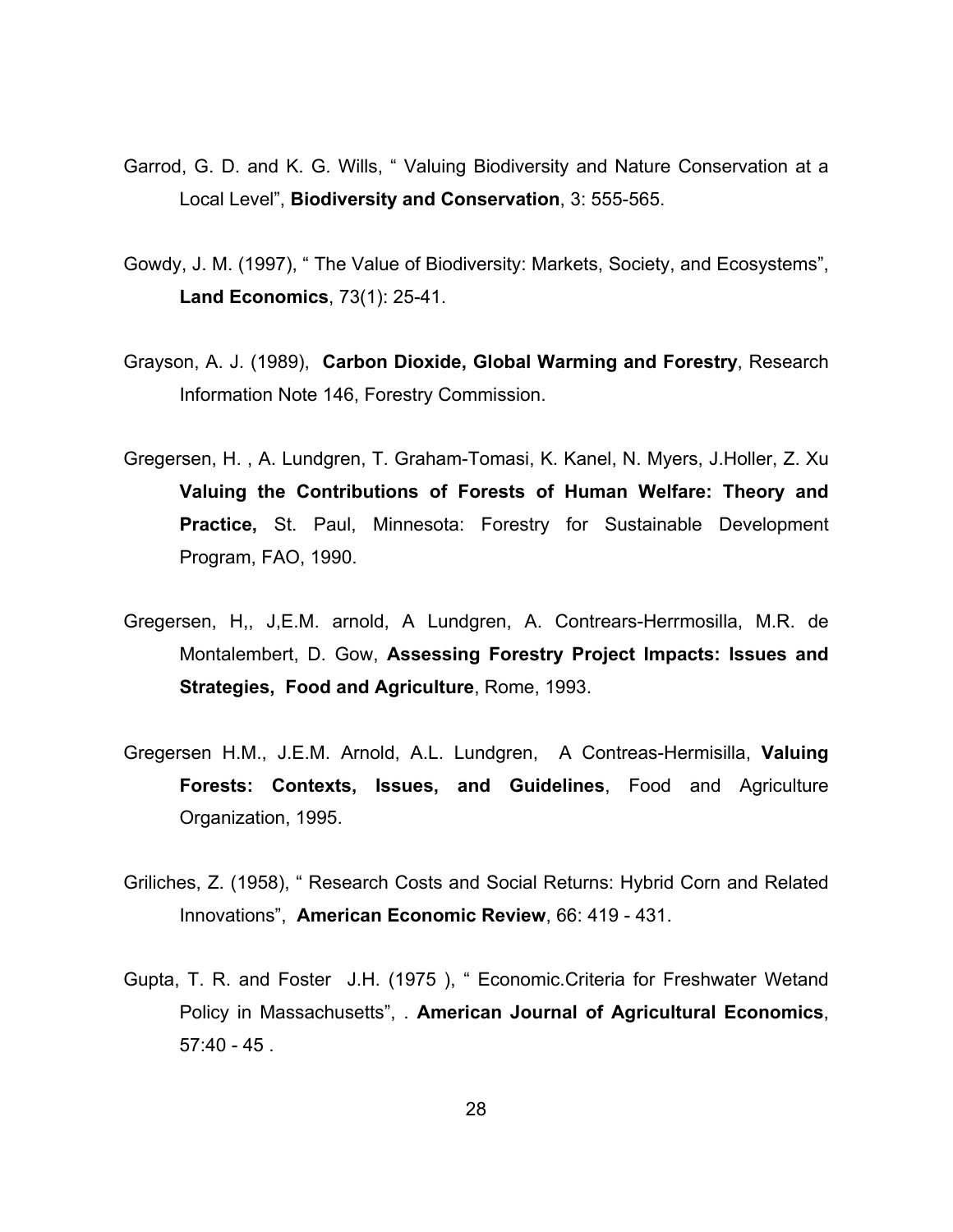- Hagen, D. A. , J.W. Vincent, and P. G. Welle (1991), **The Benefits of Preserving Old-Growth Forests and and the Northern Spotted Owl**, Department of Economics, West Washington University, Bellingham, 41p.
- Hammack, J. and Brown, G. M., **Waterfowl and Wet Lands: Towards Bio-Economic Analysis,** Baltimore: John Hopkins Press, 1974.
- Hanemann, W.M. (1994), " Valuing the Environment through Contingent Valuation" **Journal of Economic Perspectives**, 8: 19-44.
- Hanley, N. , Clive S., and L. Walker (1995), " Problems in Valuing the Benefits of Biodiversity Protection", **Environmental and Resource Economics,** 5: 249- 272.
- Hartman, R. (1975 ), "The Harvesting Decision When the Standing Forest Has Value", **Economic Inquiry ,** 14 : 52-58.
- Heady, E. 1952, **Economics of Agricultural Production and Resource Use ,** New York: Prentice Hall, 850pp.
- Hoch, I. (1974), " Wages , Climate and Quality of Life" , **Journal of Environmental Economics and Management**, 1:268-295.
- Hotelling, H. Dated 1947, Letter to National Park Service, In: **An Economic Study of the Monetary Evaluation of Recreation in the National Parks**, U. S. Department of the Interior, National Park Service and Recreational Planning Division, 1949.
- Hufschmidt, M. M. et al (1983), **Environment, Natural Systems, and Development: An Economic Valution Guide**, Baltimore and London: John Hopkins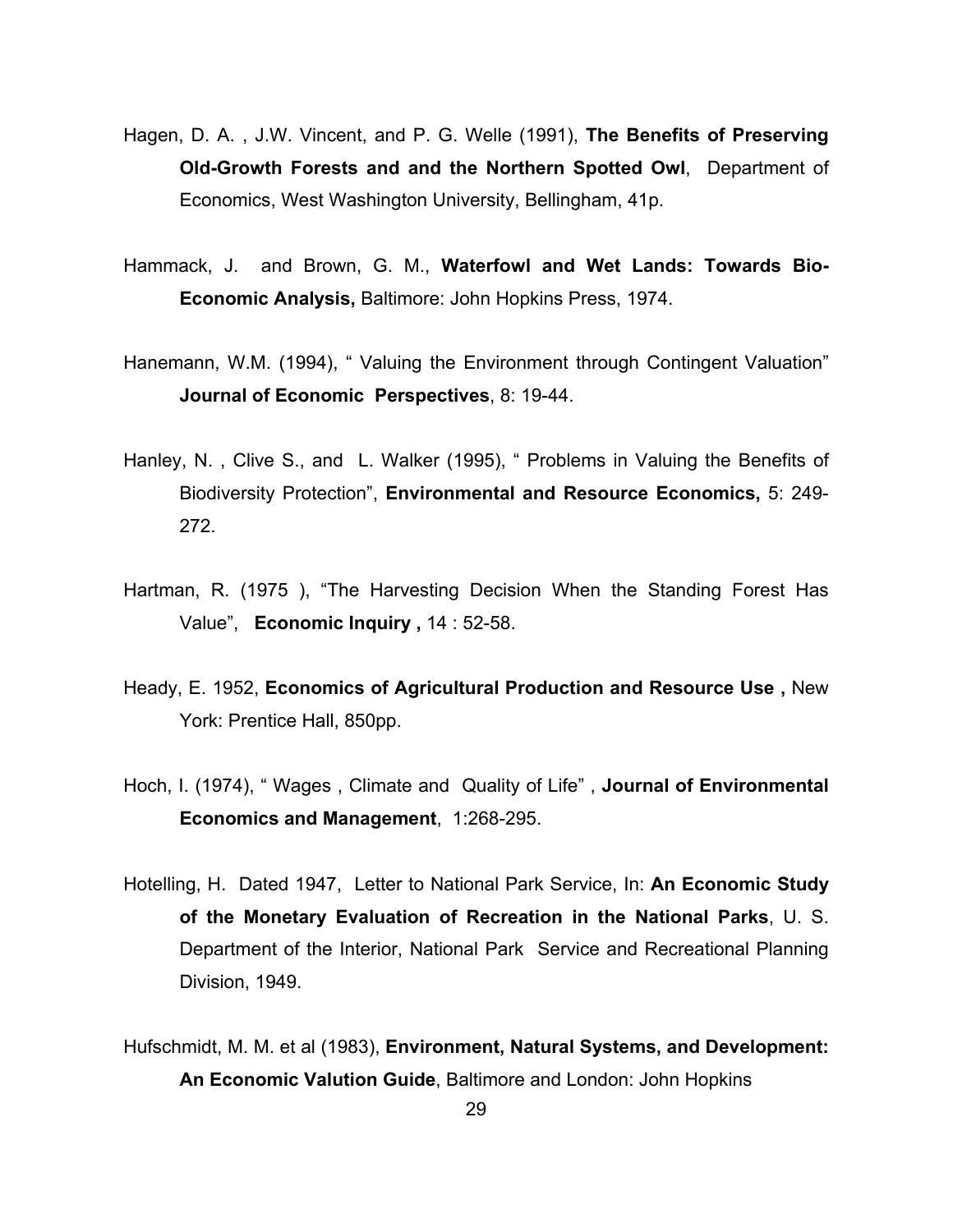- James, L. D. and P. R. Lee, **Economics of Water Resources Planning**, New York: McGraw-Hill, 1971, 615pp.
- Johansson, P., **The Economic Theory and Measurement of Environmental Benefits**, London: Cambridge University Press, 1987.
- Kain, J. and J. Quigley , **Housing Markets and Racial Discrimination**, New York: Columbia University Press, 1975.
- Kramer, R. A. and D. E. Mercer (1997), " Valuing a Global Environmental Good: US Residents' Willingness to Pay to Protect Tropical Rain Forests", **Land Economics**, 73(2): 196-210.
- Layard, P.R. and Walters, A.A. , " Externality, Taxes, and Subsidies", In: Lin S.A.Y (ed), **Theory and Measurement of Economic Externalities**, New York: Academic press, 1978.
- Loomis, J.B. and D. S. White (1996), " Economic Values of Increasingly Rare Endangered Fish", **Fisheries**, 21(11):6-11.
- Lumby, A.B. and Saville, A D. (1995), **Dynamic Efficiency: A Reassessment of the Conventional Discounting Approach to Public Project Appraisal**, Durban, South Africa: Economic Research Unit, Occassional Paper No. 31.
- Marsh. G. P., **Man and Nature**, Cambridge: Cambridge University Press, 1965, 472pp.
- McConnel, K.E. and I. E. Strand (1981), "Measuring the Cost of Time in Recreation Demand Analysis", **American Journal of Agricultural Economics**, 63: 153-156.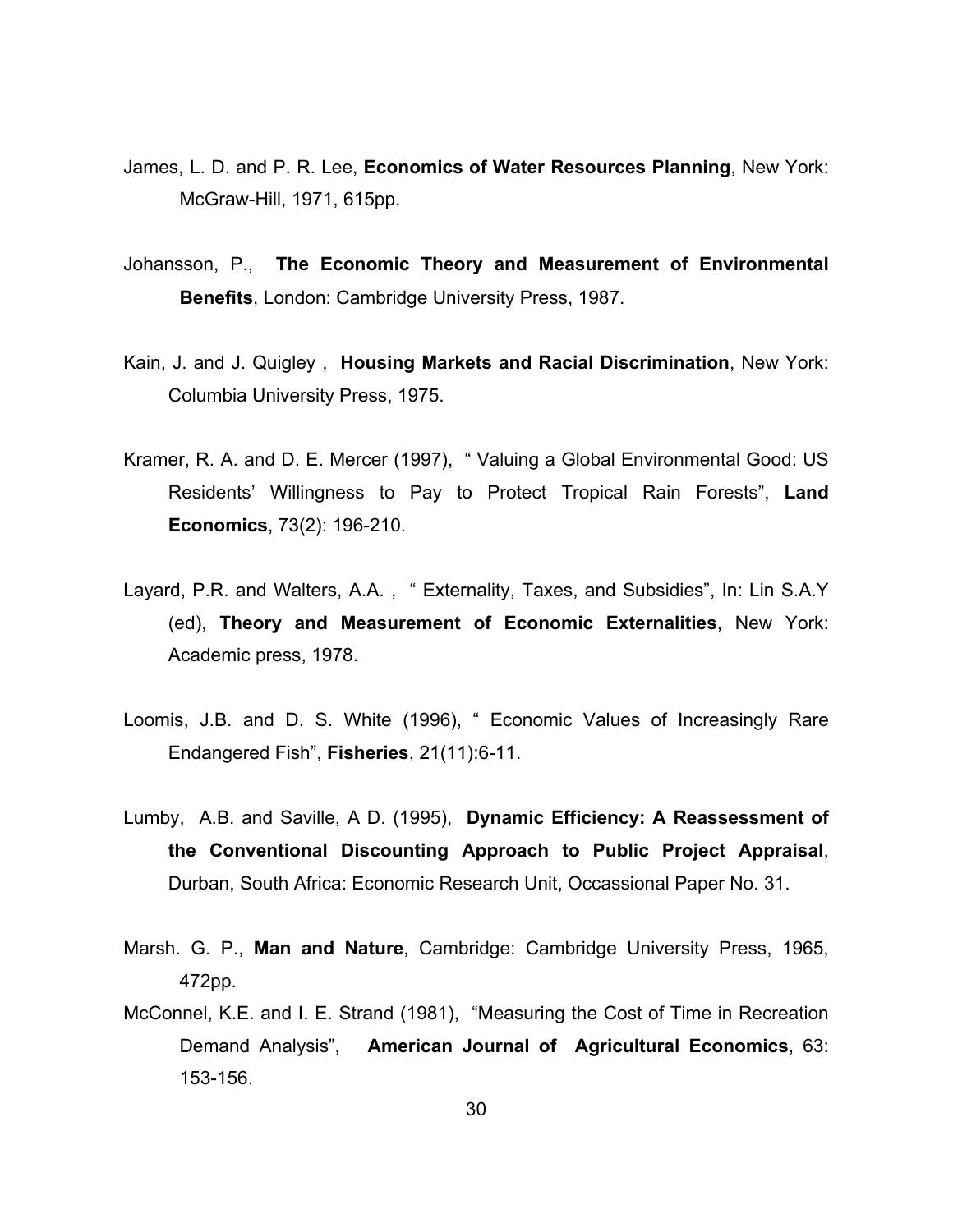- McKillop, W. (1991), **A Critique of the Use of Non-Market Values in the US Fish and Wildlife Services**, August 1991 Report Titled " Economic Analysis of Designation of Critical Habitat for the Northern Spotted Owl" American Forest Resource Alliance, Washington DC, Technical Bulletin, 1991.
- Mesewitz, L. (1966), "Recreational Benefits of Water Resource Development ", **Water Resources Research**, 214 : 625-640.
- Michaels, R.G. and V. K. Smith (1990), " Market Segmentation and Valuing Amenities with Hedonic Models: The Case of Hazardous Waste Sites", **Journal of Urban Economics**, 28:223-242.
- Mitchell, R.C. and Carson, R.T., **Using Surveys to Value Public Goods: The Contingent Valuation Method,** Washington DC: Resources for the Future, 1989.
- Montgomery, C. A. and R. A. Pollock (1996), "Economics and Biodiversity: Weighing Benefits and Costs of Conservation", **Journal of Forestry**, 94(2):34-38.
- Munasinghe, M. (1993), Environmental Economics and Biodiversity Management in Developing Countries, **Ambio**, 22(2/3): 126-135.
- Nautiyal, J.C. and Rezende, J.L.(1983), " Dynamic Investment Considerations in Forestry Project Evaluations", **Canadian Journal of Forestry Research,** 13: 640 -647.
- Payne, B. R., White, W.B. , McCay, R.E. , and McNichols , R.R., **Economic Analysis of the Gypsey Moth Problem in the Northeast II : Applied to**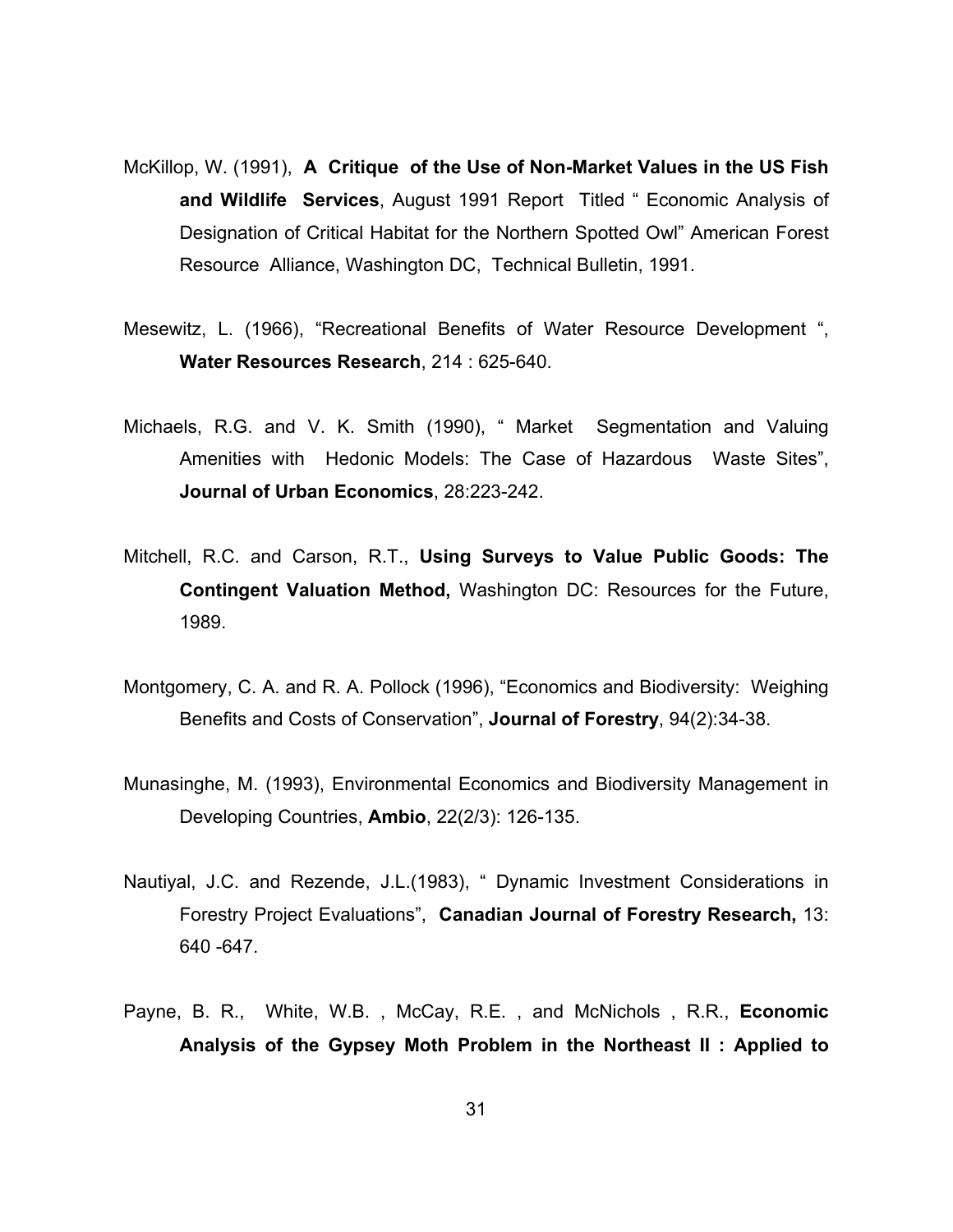**Residential Property**, U.S. Department of Agriculture, Forest Service, Research Paper NE-285, Pennsylvania., 1973.

- Pearce, D. and D. Moran, **The Economic Value of Biodiversity**, EarthScan Publications, London, 1994, 172pp.
- Pearce, D. and Markandya, A. **Environmental Policy Benefits: Monetary Valuation,** Paris: OECD, 1989.
- Pearce, D. and Moran, D. (1994), The Economic Value of Biodiversity, London: Earthscan Publications.
- Pearce, D., **Economic Values and the Natural World**, London: Earthscan Publication, 1993.
- Pearce, D.W. and A. Walsh, **The Social Appraisal of Projects**, London: MacMillan, 1981.
- Principe, P. P. 1991, Valuing the Biodiversity of Medicinal Plants, In: Heywood, V. and Synge, H. (Eds), **The Conservation of Medicinal Plants**, Cambridge: Cambridge University press, pp. 79-124.
- Randall, A. , Berry I. And Clyde, E. (1974), " Bidding Games for Valuation of Aesthetic Environmental Improvements", **Journal of Environmental Economics and Management**, 1: 132-49.
- Rasmussen, R. A. and F. W. Went (1965), "Volatile Organic Material of Plant Origin in the Atmoshphere", **Proceeding of National Academy of science**, 53:215- 220.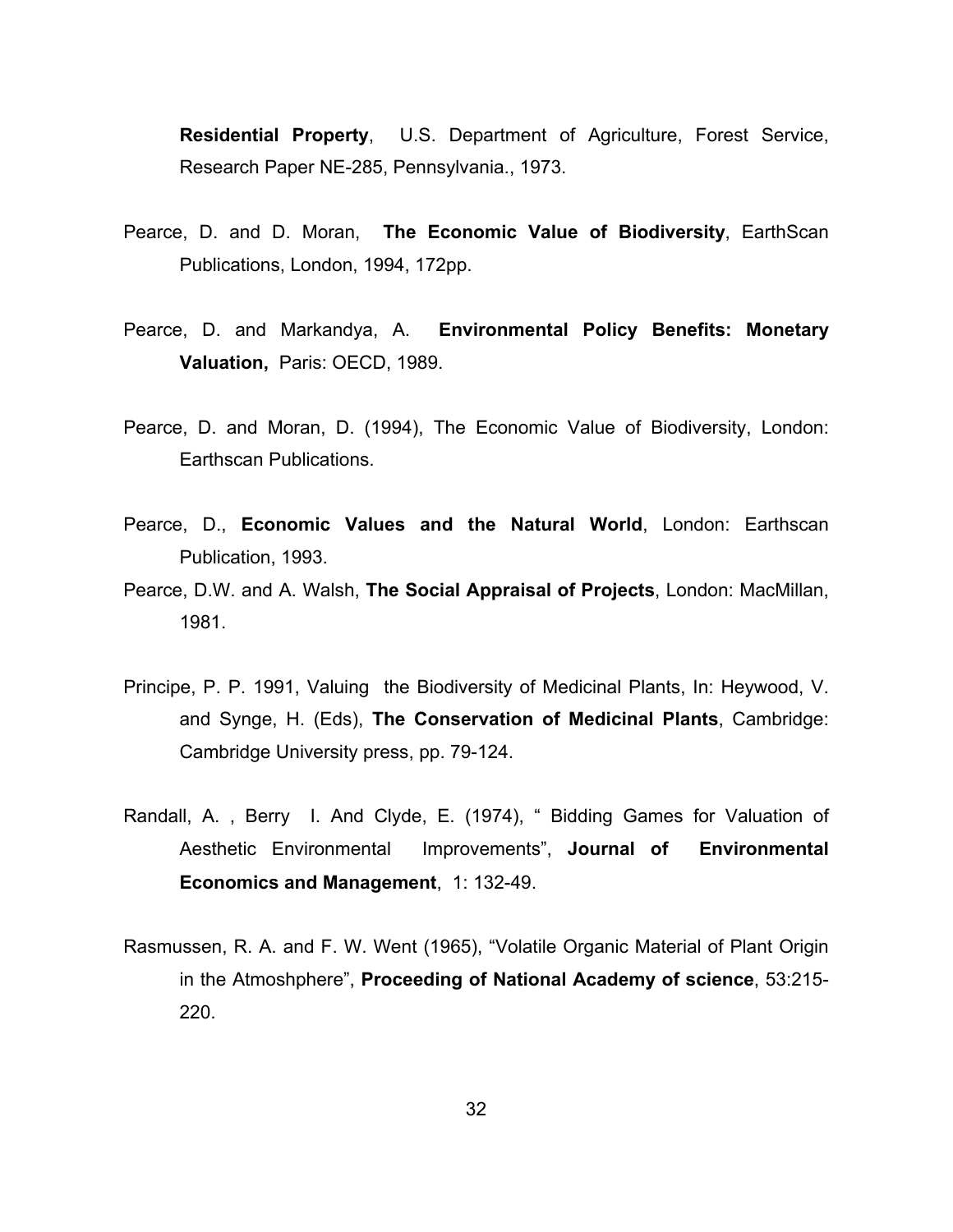- Rezende, A., **Evaluating Forestry Projects**,, Ph. D. Thesis, Faculty of Forestry, University of Toronto, Canada, 1978.
- Ridker, R. G. and J. A. Henning (1967), " The Determinants of Residential Property Values with Special Reference to Air Pollution", **Review of Economics and Statistics**, 49:246-257.
- Roback, J. (1982), " Wages, Rents, and the Quality of Life", **Journal of Political Economy**, 90:1257-1278.
- Rosen, S. (1974), " Hedonic Prices and Implicit Markets: Product Differtiantiation in Pure Competition" , **Journal of Political Economy**, 82: 34-55.
- Rubin, J. , G. Helfand, and J. Loomis (1991), " A Benefit-Cost Analysis of the Northern Spotted Owl: Results from Contingent Valuation Survey," **Journal of Forestry**, 89(12):25-30.
- Ruitenbeek, H.J., "Social Cost-Benefit Analysis" **Appendix 13 of The Korup Project : Plan for Developing the Korup National Park and its Support Zone**, Ministry of Plan and Regional Development, Cameroon, 1989.
- Samuelson. P.A. (1954), " The Pure Theory of Public Expenditure", **The Review of Economics and Staistics**, 36:387-389.
- Schulze, W. et al. (1983), "The Economic Benefits of Preserving Visibility in the National Perklands of the Southwest", **Natural Resources Journal**, 23 : .
- Schwartz, A. (1973), "Interpreting the Effects of Distance on Migration" , **Journal of Political Economy,** 81(5): 1153 - 1169.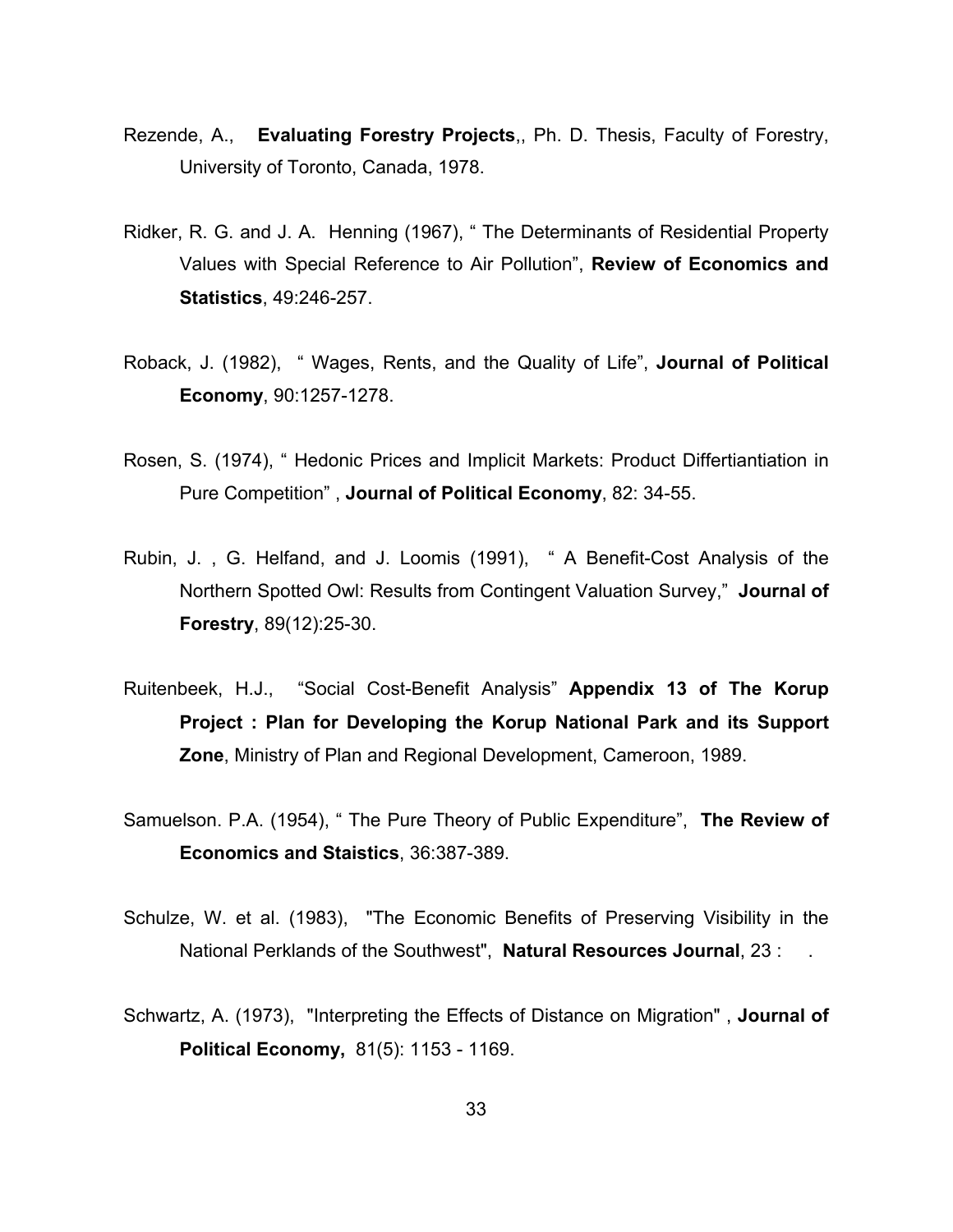- Sebastiao kengen, **Forest Valuation for Decision-making: Lessons of Experience and Proposals for Improvement**, Food and Agriculture Organization, Rome, 1997.
- Sedjo, R. A. and Solomon, A. M. (1989), "Climate and Forets", In: Rosenberg, N. J., Easterling , W. E. , Crosson, P. R., and Darmstadter. J. (Eds), **Greenhouse Warming : Abatement and Adaption** , Resources for the Future, Washington DC.
- Sinden, J. A. and Worrel, A. C., **Unpriced Values: Decisions without Market Prices**, New York : John Wiley, 1979, 511pp.
- Smith, V. K. (1983), " The Role of Site and Job Characteristics in Hedonic Wage Models", **Journal of Urban Economics**, 13: 296-321.
- Smith, V. K. (1989), " Taking Stock of Progress with Travel Cost Recreation Demand Methods: Theory and Implementation", **Marine Resource Economics**, 6: 279-310.
- Smith, V. K. (1993), " Nonmarket Valuation of Environmental Resources: An Interpretative Appraisal" , **Land Economics**, 69(1): 1-26.
- Smith, V. K. and Ju Chin Huang (1993), "Hedonic Models and Air pollution: Twenty Five Years and Counting", **Environmental and Resource Economics**, 3: 381-394.
- Smith, V. K. and T. A. Deyak (1975), " Measuring the Impact of Air pollution on Property Values", **Journal of Regional Science**, 15:277-288.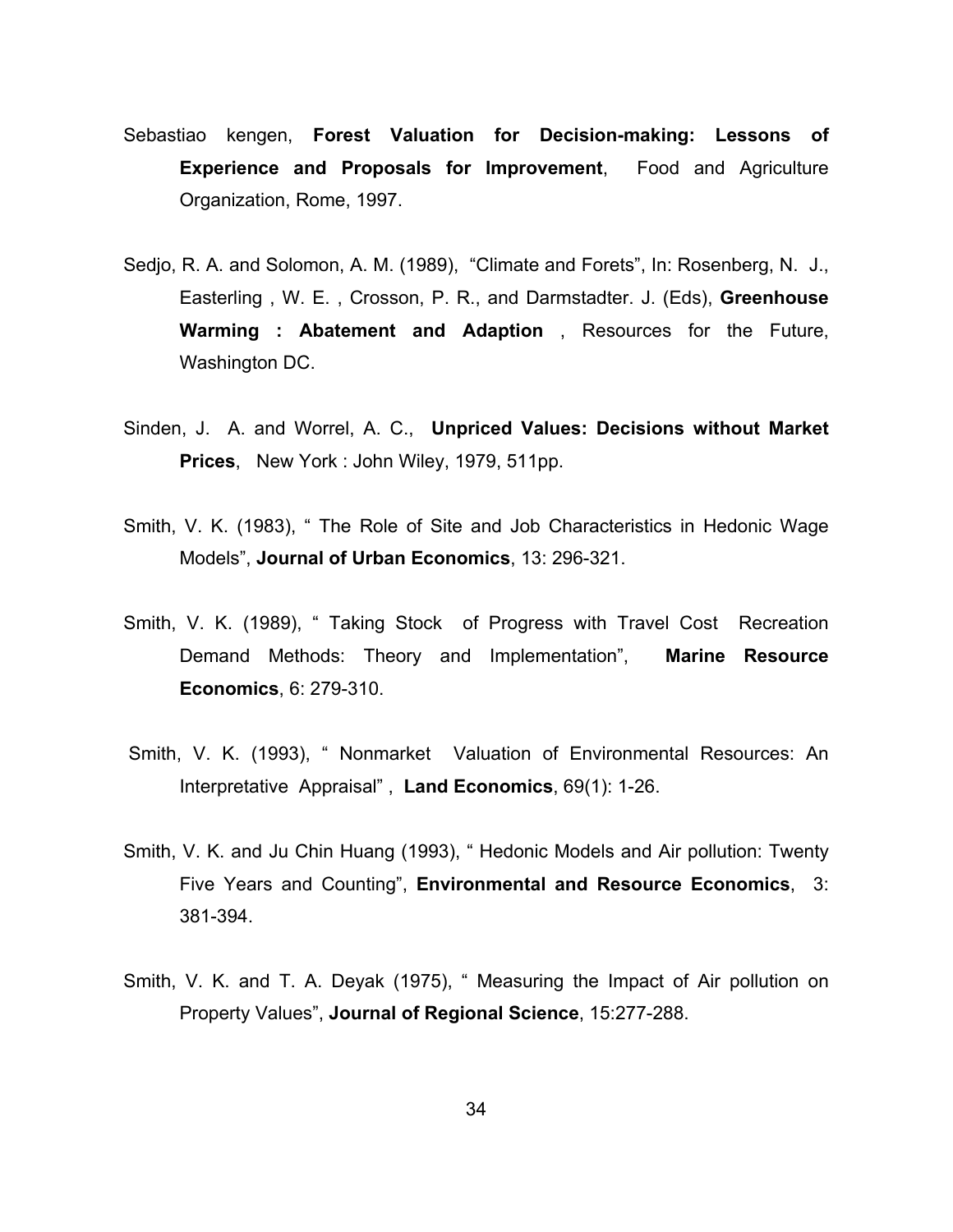- Smith, V. K. and Yoshiaki Kaoru (1987), " The Hedonic Travel Cost model: A View from the Trenches" , **Land Economics**, 63(2): 179-192.  **Social Science Research**, 2(1) :15-30.
- Stevens, T., Echeverria, J., Glass, R., Hager, T., and More, T. (1991, "Measuring the Existence Values of Wildlife: What Do CVM Existence Values Show?" , **Land Economics**, 67(4):390-400.
- Storey, H.E. et al, "Hydrology of Forest Land and Range Lands", In: Ven Te Chew (ed), **Handbook of Applied Technology**, New York : Mcgraw-Hill, 1964.
- Tewari, D. D., Nautiyal, J.C., and K. Singh (1990), "Incorporating Environmental Impacts of Afforestation in Project Appraisal: A Case Study of Western Himalayas, India", **Journal of Environmental Systems**, 19:339 - 347.
- Tewari, D. D. and A. G. Isemonger, "Some Guidelines for Evaluating the Environmental Impacts of Forestry Projects", In: Bachelard, E. P. and A.G. Brown, **Preparing for the 21st Century**, ANZIF Conference, 21-24 April, 1997, pp 287-294.
- Tewari, D. D. **Commercial Forestry and Deteriorating Environment in South Africa: Changing Institutional and Policy Needs**, Draft Paper, 1998.
- Tobias , D. and Mendelshon, R. (1991), "Valuing Ecotourism in a Tropical Rain Forest Reserve", **Ambio** , 20 (2): 91-93.
- Varian, H.R. , **Microeconomic Analysis,** New York:: WW Norton and Company, 1978, 284pp.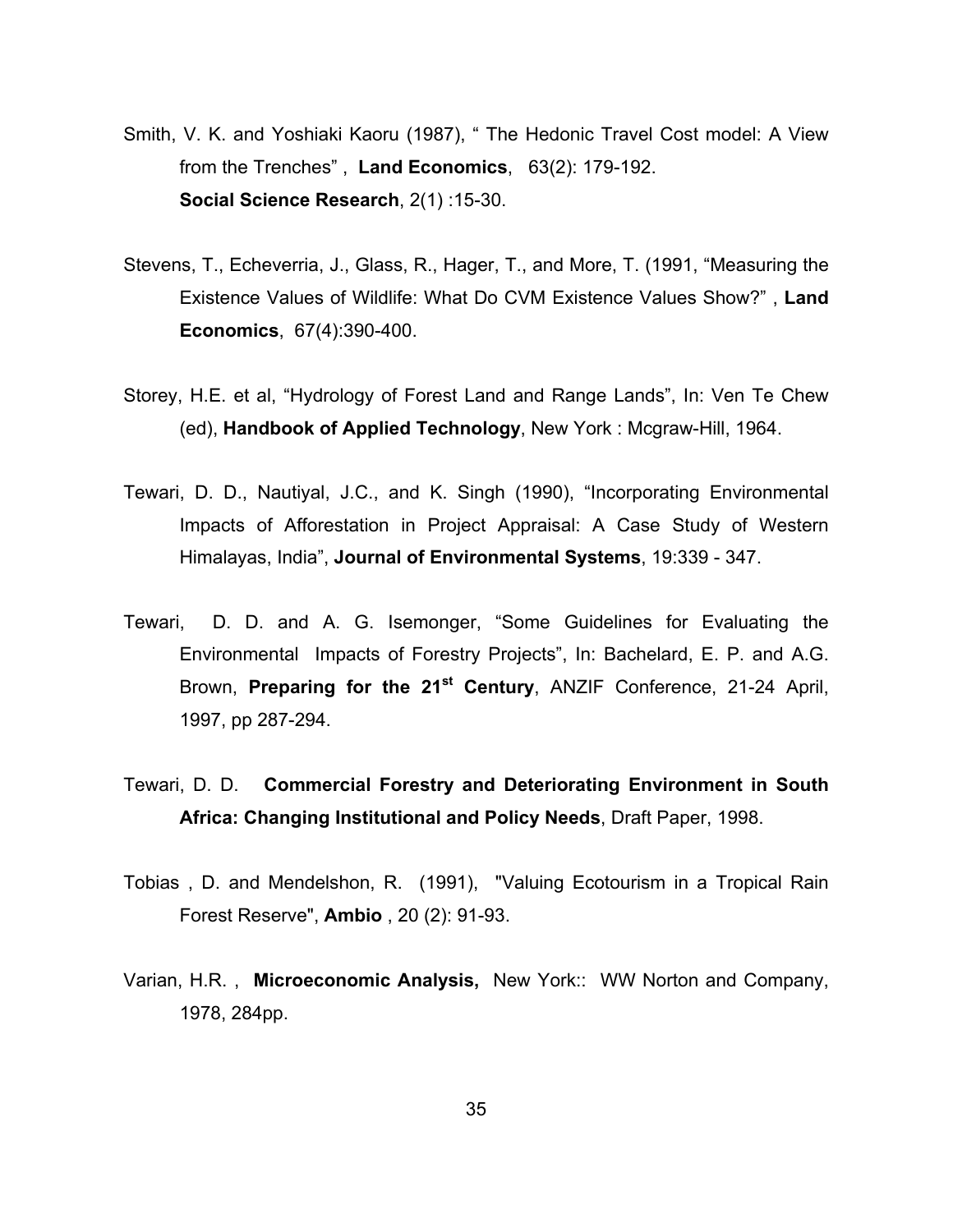- Vincent, J.R., E.W. Crawford, J.P. Hoehn (Eds) (1991), **Valuing Environmental Benefits in Developing Economies**, Proceedings of Seminar Series, Michigan State University, East Lansing, Michigan.
- Waddel, T. E. , **The Economic Damages of Air Pollution**, U.S. Environmental Protection Agency, Report EPA-60015-74-012. Washington: EPA, 1974.
- Walsh, R.G. , Bjonback, R.D., Aitken, R. A. , and Rosenthal, D. H. (1990), "Estimating the Public Benefits of Protecting Forest Quality", **Journal of Environmental Management**, 30: 175-189.
- Wibe , S. (1990), **Market and intervention Failures in Swedish Forestry**, Paper submitted to the Environment Committee Group of Economic Experts, OECD.
- Wiggins, S.L. and Palma, O.G. , **Acelhuate River Catchment Management Project, El Salvador: Cost –Benefit Analysis of Soil Conservation**, ODA Land Resources Development Center, UK, 1980.
- Willis, K.G. and Benson, J. F. (1988), "A Comparison of User Benefits and Costs of Nature Conservation at Three Nature Reserves", **Regional Studies**, 22: 417- 428.
- Winpenny, J.T. , **Values for the Environment: A Guide to Economic Appraisal,** London: HMSO, 1991.
- Witte A. D. and S. K. Lang (1980), " Evaluating the Effects of Public Policies on Land Prices in Metroplitan Areas: Some suggested Approaches" , In: J. T. Black and J. E. Hoben (eds), **Urban Land Markets: Price Indices, Supply**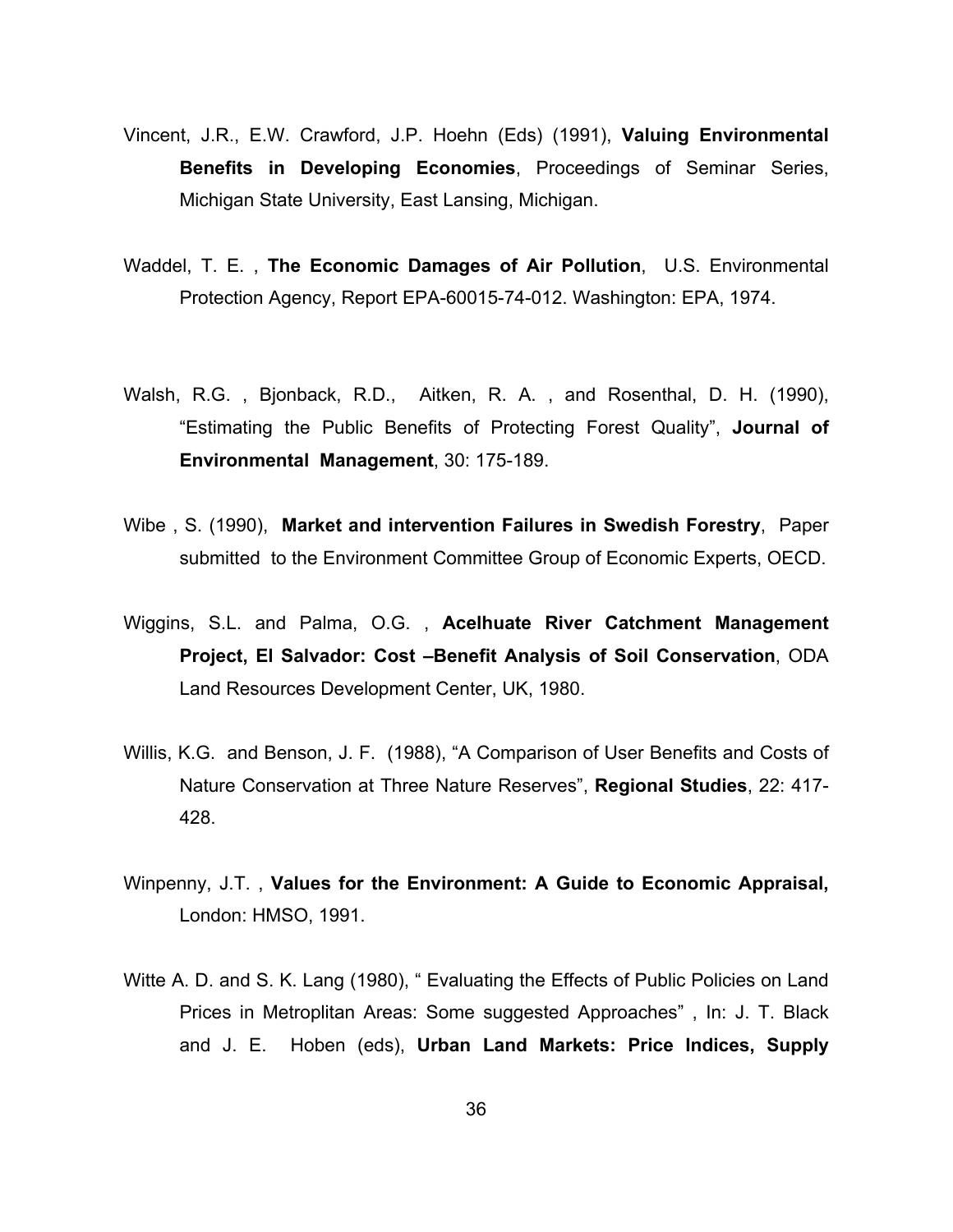**Measures, and Public Policy Effects**, Washington DC, Urban land Institute, 1980.

- Zerbe, R. 0. and Dively , D. D., **Benefit Cost Analysis: In Theory and Practice**, New York: Harper Collins, 1994.
- Zon, R (1935), "Shelterbelts: Futile Dream or Workable Plan", **Science,** 81:391-394.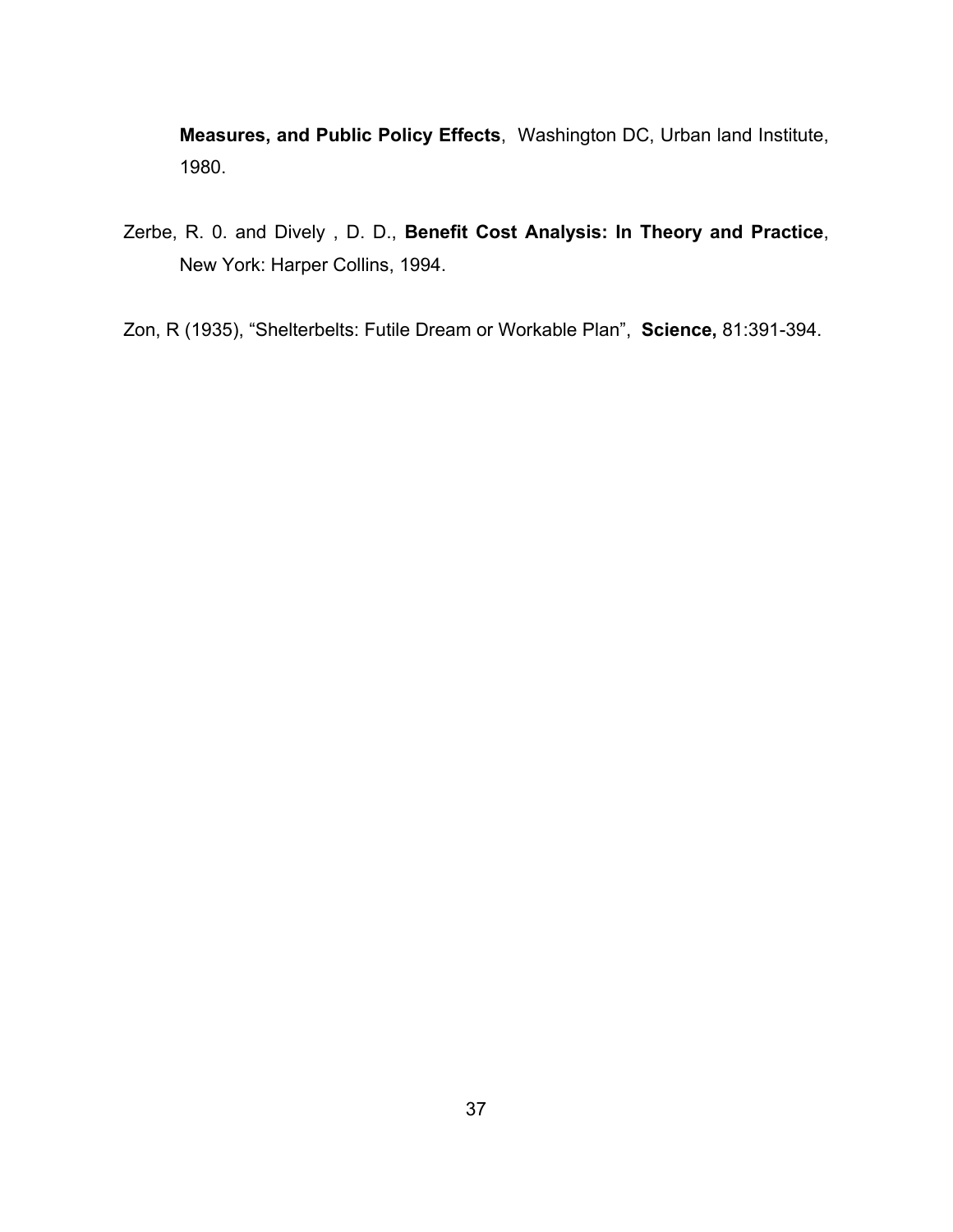

**Figure 1: Valuing Environment in the Basic Exchange Model** 

**ENDNOTES**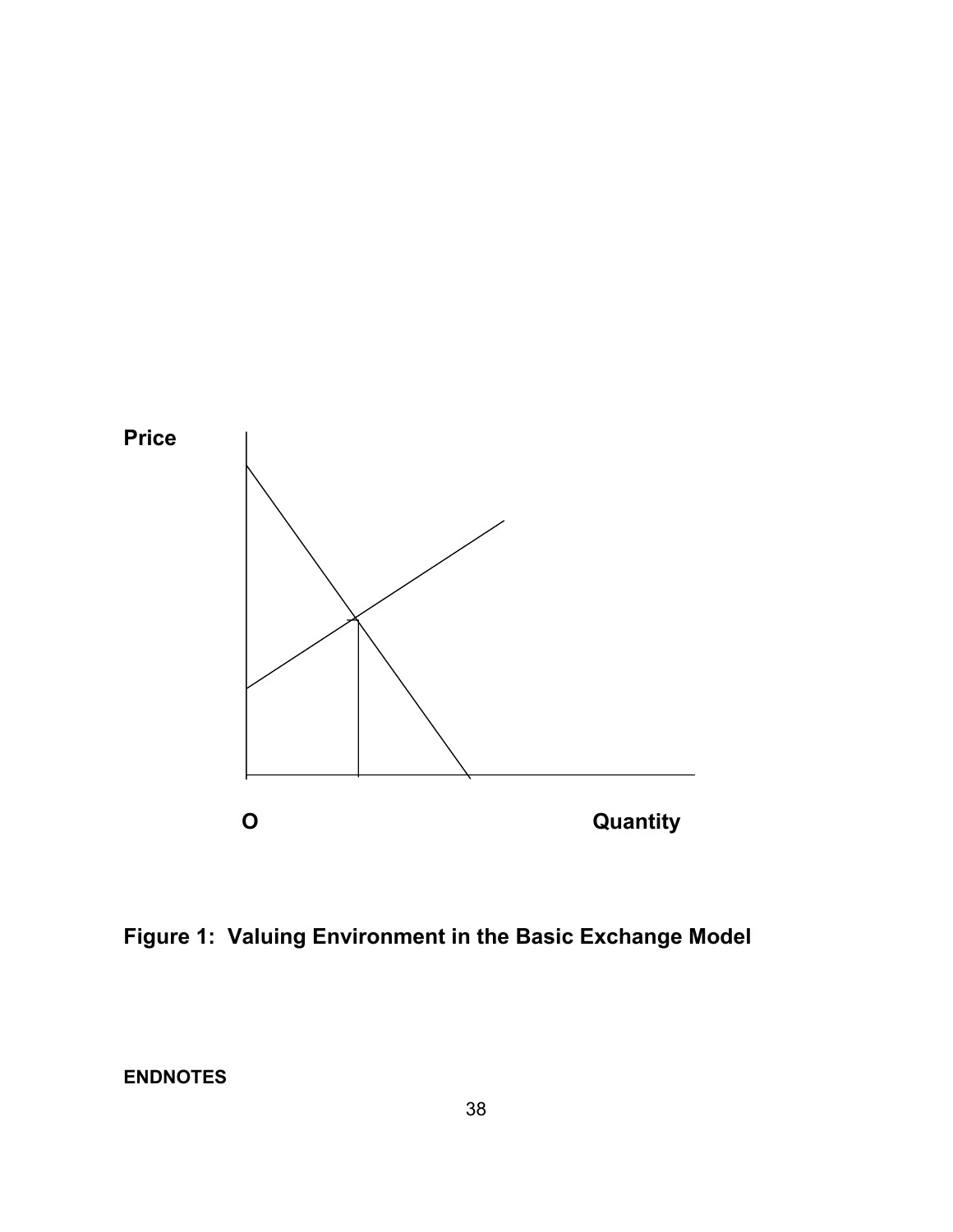<sup>1</sup> Outputs from a forest can be classified into three broad categories: timber, nontimber, and environmental services. Timber outputs include lumber, plywood, veneers, poles, pulpwood, charcoal, and others. The nontimber outputs include gums/resins, flowers and fruits, seeds and seed derivatives, leaves, root and stem bark, fuelwood, animals, birds, fish, insects, bees, medicinal plants. Environmental services emanating from forests include: soil and water conservation effects, flood control, outdoor recreation, germplasm preservation, aesthetics, wildlife conservation, and so forth.

 $2$  The magnitudes of environmental benefits from forests are at times estimated to be more than the tangible benefits (Calish, Fight, and Teeguarden, 1978). This evidence has been sometimes used by some experts as an argument for rationalizing noncutting of forests for tangible gains such as timber (Hartman, 1976).

 $3$  The developing countries conserve forests beyond their own needs for the sake of global gain need to be compensated by the developed countries who contribute largely to global environmental concerns such as greenhouse effect, ozone hole, etc.

 $4$  These reasons include, inter alia, the fact that environmental research is often time consuming, laborious and requires field work. Other less time and effort intensive problem-solving projects often take priority in the use of limited funds; the estimation of environmental impacts require a large and specific nature of data set which is costly to collect. Too often economists end up data mining the national accounts due to the data availability problems. This acts as a disincentive for those thinking of undertaking such research projects, particularly when there is a paucity of funds; an awareness of environmental issues is often lacking in developing countries primarily due to ignorance and lack of concern about the long-run role that environment can play in shaping of lifestyles and generating economic growth. Also, perhaps, the environment is still not perceived to be a serious constraint on economic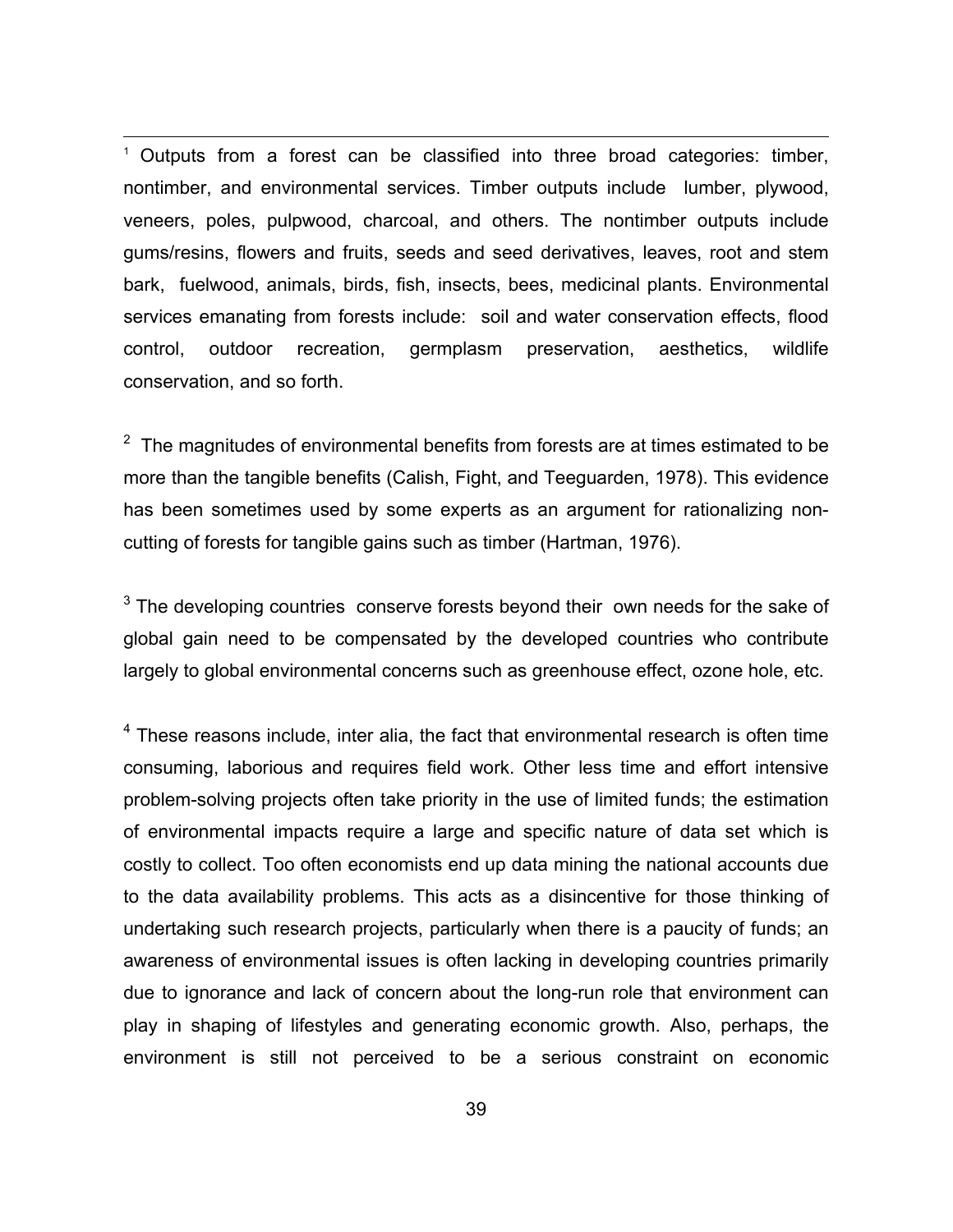development as it is in the developed countries. In recent years, a number of studies have come up in the context of developing countries. For example, see Vincent et al (1991), Winpenny (1991). It is important to note that valuation excercizes in the developed world are not sufficiently advanced to give many insights towards determining environmental priorities in the developing world and the information from the developed world is not easily transferable to the developing countries (Pearce, 1993, p. 63).

1

 $<sup>5</sup>$  A voluminous work on the valuation of forestry outputs in the form of field manuals</sup> exists. More specific works that need to be mentioned are: Sebastio Kengen (1997), Gregersen, et al (1993), Gregersen et al (1995).

 $6$  Economic value associated with forests can be classified into four categories: (1) direst use values such as the value of timber and nontimber outputs of forests; (2) indirect use values such the value of environmental benefits emanating from forests; (3) option values; (4) existence and bequest value. We are basically concerned in this paper with the latter three values., and more specifically with the values associated with the environmental impacts of forests.

 $7$  Although theoretically the willingness to pay (WTP) must equal to willingness to accept (WTA), empirical evidence suggests contrary; the WTA has been found significantly greater than the corresponding WTP ( Fisher et al, 1998).

<sup>8</sup> A variety of CVM techniques are used such as bidding games, take-it-or-leave-it experiment, tradeoff games, costless choice, and Delphi technique.

<sup>9</sup> Various criticisms are levied against the CVM over the years and several efforts have gone into validating the method. For details of the debate, see Brookshire et. al. (1982), Freeman (1979), Johansson (1987), and Mitchell and Carson (1989) .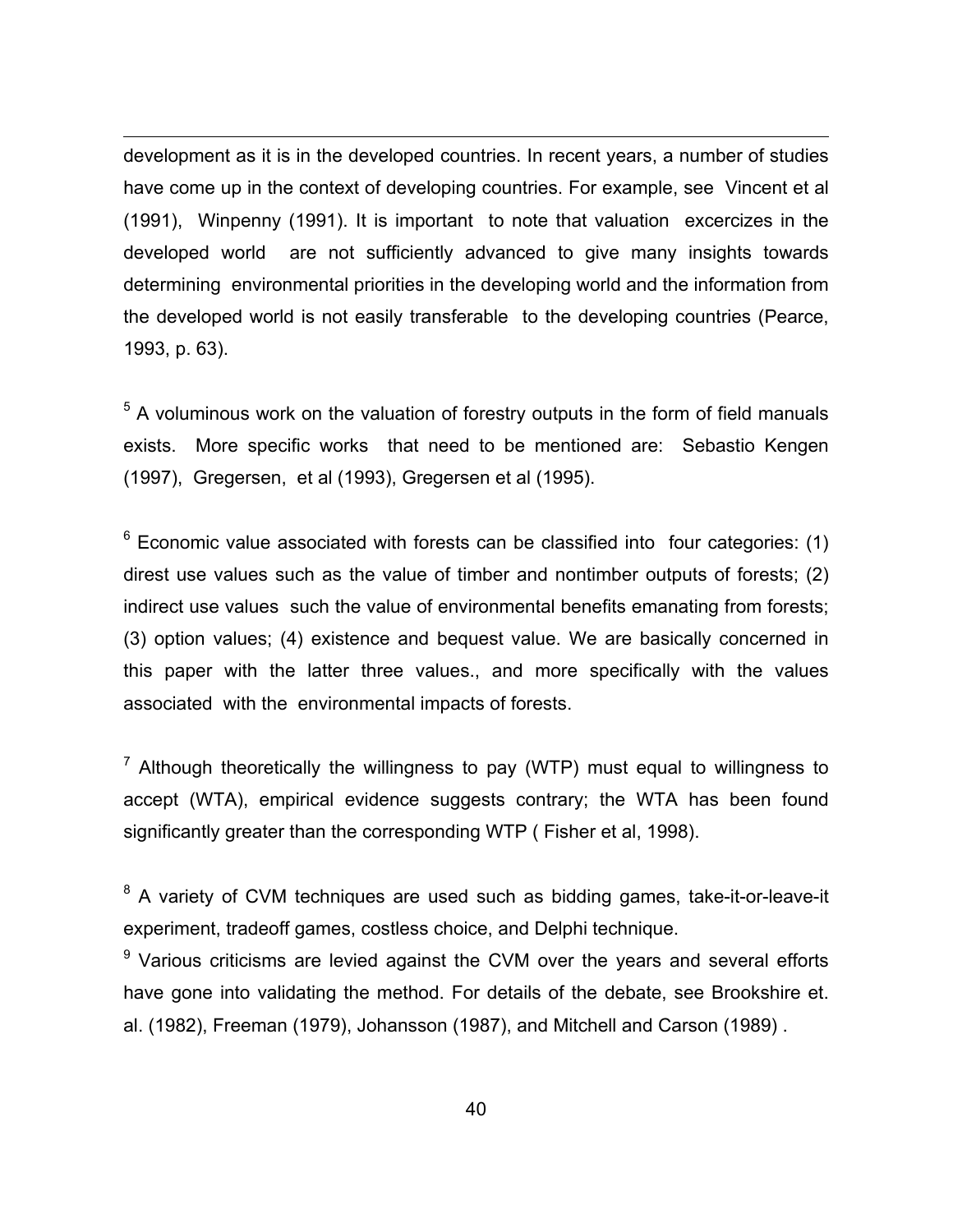$10$  For details on the preventive expenditure (PE) and the replacement cost (RC) methods, see Winpenny (1991. p.48). The PE measures area (b+c) and ignores the area consumer surplus area (a) while the RC measures only area (c).

 $11$  For a brief review of the state of art of travel cost demand models, see Smith (1989).

 $12$  For various applications of hedonic price models, see Ridker and Henning (1967), Kain and Quigley (1975), Michaels and Smith (1990), Smith and Huang (1993). Further, for detailed reviews of this model, see Ball (1973), Freeman (1979), Witte and Lang (1980).

 $13$  Some people have however questioned the use of discounting as such. This paper does not take issue with the suitability of using discounting procedures when assessing the viability of public projects. For a concise summary of the problems, alternatives and a literature review, see Lumby and Saville (1995).

 $14$  This can be defended on the ground that forestry sector as such forms a very small part of many economies as such; the contribution hovering around 3 to 5 percent of the gross domestic product of many countries.

 $15$  This may not be true for plantation forestry and problems of water depletion, destruction of scenery, etc., can result. But, this should not pose problem in conducting the social benefit-cost analysis, for these damages can be treated as negative benefits of plantation forestry and thus cost side still remains unchanged.

 $16$  The carbon sequestration depends upon the species mix, the organic matter content of the species, the age distribution of the tree stands, soil and climate factors (Adger, et al, 1995).